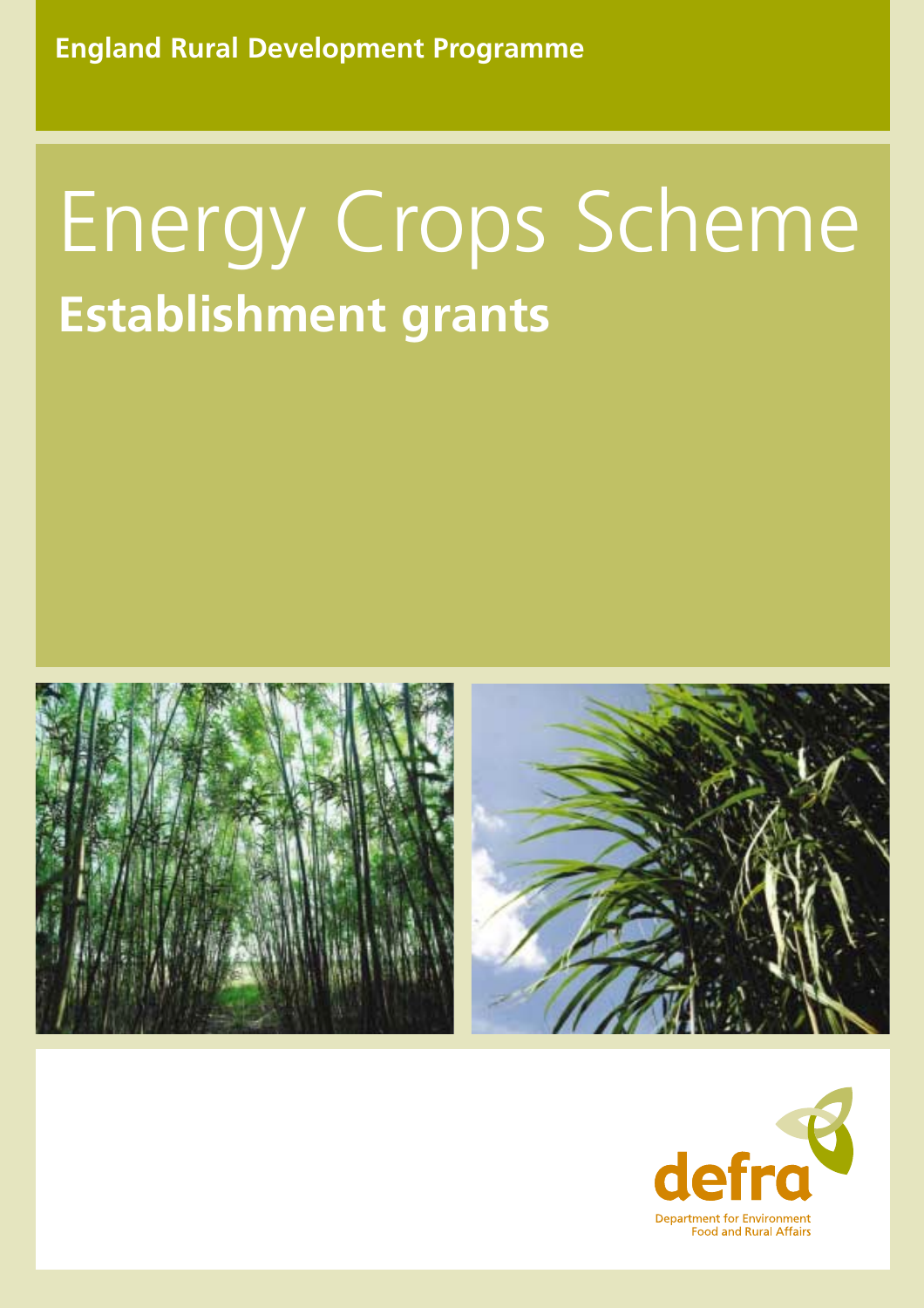The European Union (EU) Rural Development Regulation (Council Regulation (EC) No. 1257/1999) provides EU Member States with the opportunity to protect and improve the countryside and to encourage sustainable enterprise and thriving rural communities.

The England Rural Development Programme (ERDP) sets out how we are using the Rural Development Regulation in England. It provides a framework for the operation of ten schemes which aim to protect the environment and support the rural economy and communities:

- Countryside Stewardship
- **Energy Crops**
- **Environmentally Sensitive Areas**
- Farm Woodland Premium
- Hill Farm Allowance
- Organic Farming
- Processing and Marketing Grant
- Rural Enterprise
- **Vocational Training**
- **Woodland Grant**

Projects are supported under these schemes through a combination of national and EU funds.

Further information about the ERDP and its component schemes is available from your local Defra Rural Development Service (RDS) Office or on the Defra website (www.defra.gov.uk).

Parallel arrangements have been made in Wales, Scotland and Northern Ireland under their respective Rural Development Plans.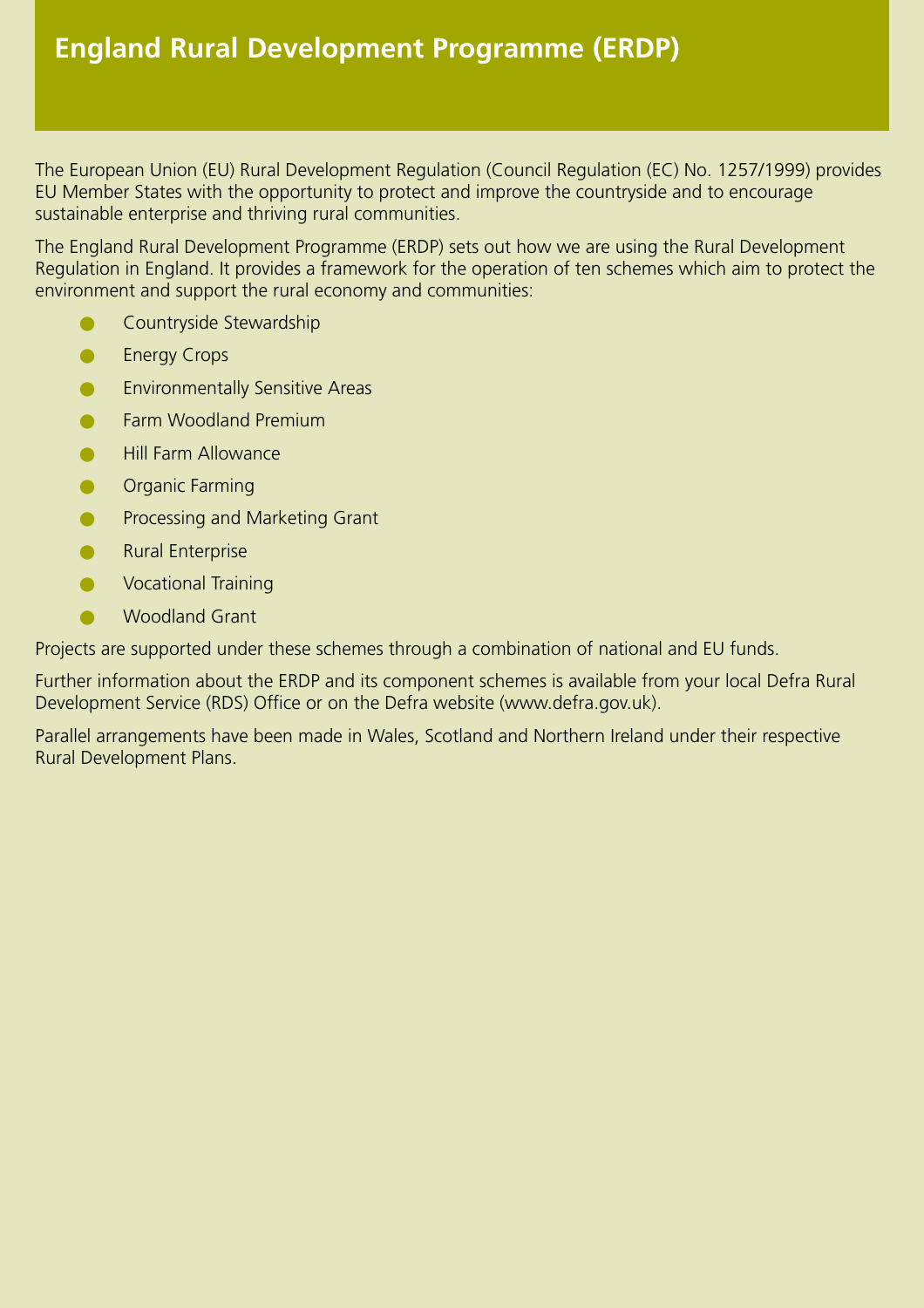## The basics

## **What is this about?**

A scheme providing establishment grants for approved energy crops

### **Approved crops**

- Short rotation coppice (willow or poplar)
- Miscanthus (a tall, woody grass)

## **Funding**

The following one-off establishment payments are available:

- Short rotation coppice on ex-livestock land  $\qquad 21600$  per hectare (under review)
- Short rotation coppice on all other land E1000 per hectare

Miscanthus **E920** per hectare

(If you grow energy crops on non set-aside land, you may be eligible for an annual payment of up to €45 per hectare from the EU)

#### **The main rules**

- England only
- Crops must be used for heat, combined heat and power (CHP) or power generation. Own use is permitted
- Crops must be located within a reasonable distance of the end-use(s) (see Annex B)
- The land and the applicant must be eligible for support (see Section 2)
- Must establish at least 3 hectares
- Applications are subject to environmental checks
- 5 year agreement with Defra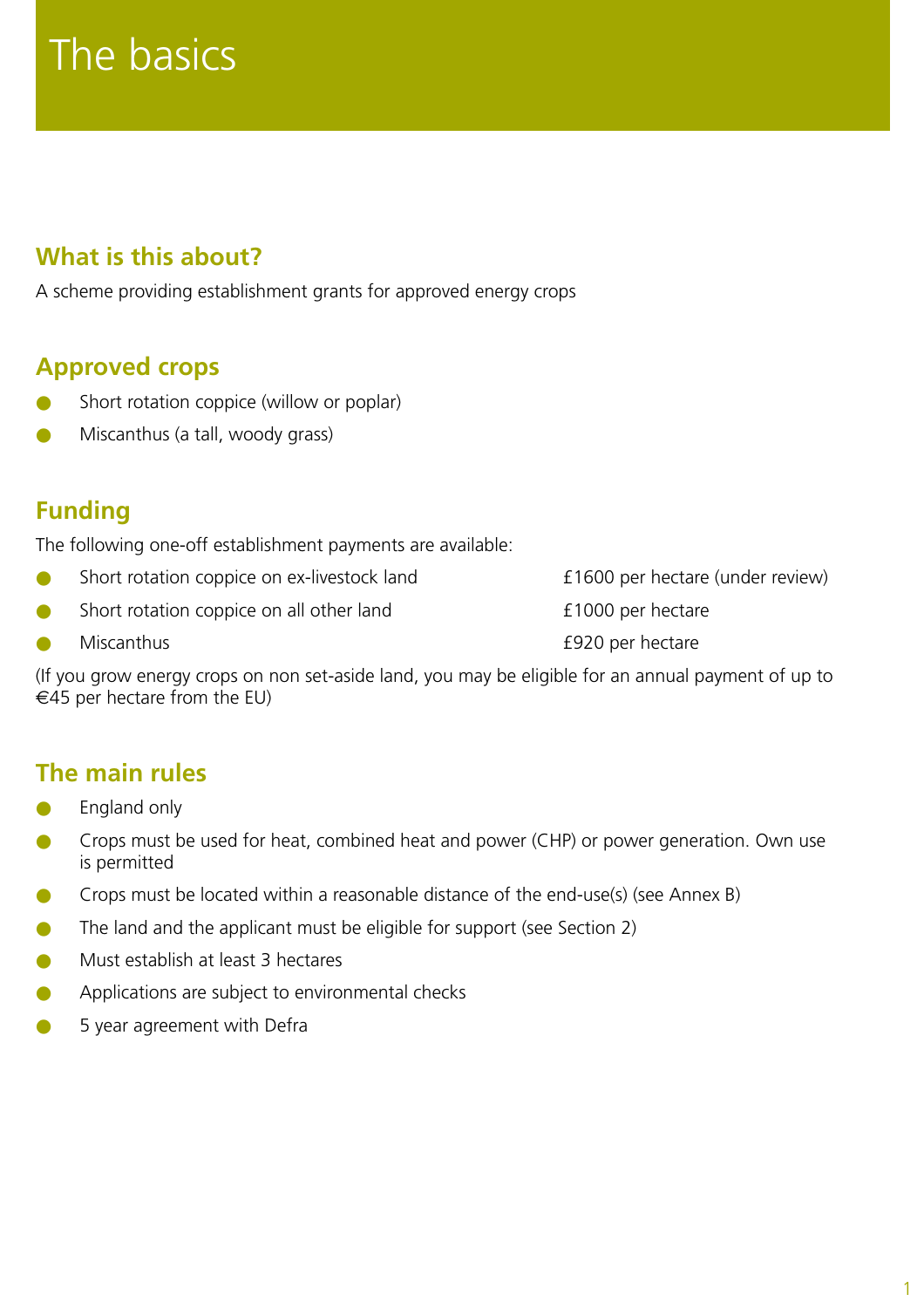## **Contents**

| <b>The basics</b>                           | 1              |
|---------------------------------------------|----------------|
| 1: Introduction                             | 4              |
| What is the Energy Crops Scheme (ECS)?      | $\overline{4}$ |
| What are its objectives?                    | $\overline{4}$ |
| What is its legal basis?                    | $\overline{4}$ |
| What are establishment grants?              | $\overline{4}$ |
| Where can I get further information?        | 5              |
| 2: Eligibility                              | 6              |
| Do you have an energy end-use?              | 6              |
| Are you eligible?                           | 6              |
| Is your land eligible?                      | 6              |
| Which crops are eligible?                   | 6              |
| Are you a tenant?                           | 6              |
| Do you have environmentally sensitive land? | 7              |
| Is your land included in another scheme?    | 7              |
| Are you in an Objective 1 area?             | 7              |
| What is the minimum amount of land needed?  | 7              |
| Can you plant land in different stages?     | $\overline{7}$ |
| Is all of the land planted?                 | 8              |
| ADDITIONAL REQUIREMENTS FOR MISCANTHUS      | 8              |
| Agricultural holding                        | 8              |
| Investment ceilings                         | 8              |
| Economic viability                          | 9              |
| Occupational skill and competence           | 9              |
| <b>3: Funding</b>                           | 10             |
| What are the payments?                      | 10             |
| Why are the payments different?             | 10             |
| Are the payments likely to change?          | 10             |
| What about set-aside payments?              | 10             |
| EU's energy crops payment                   | 10             |
| Other schemes                               | 11             |
| <b>4: Applications</b>                      | 13             |
| When can I apply?                           | 13             |
| Which forms do I need?                      | 13             |
| How do I fill them in?                      | 13             |
| Who signs?                                  | 13             |
| What map should I provide?                  | 14             |
| Where do I send my application?             | 14             |
| Do I need to provide anything else?         | 14             |
| What happens next?                          | 15             |
| Environmental checks                        | 15             |
| How long does the application process take? | 15             |
| Can I withdraw my application?              | 15             |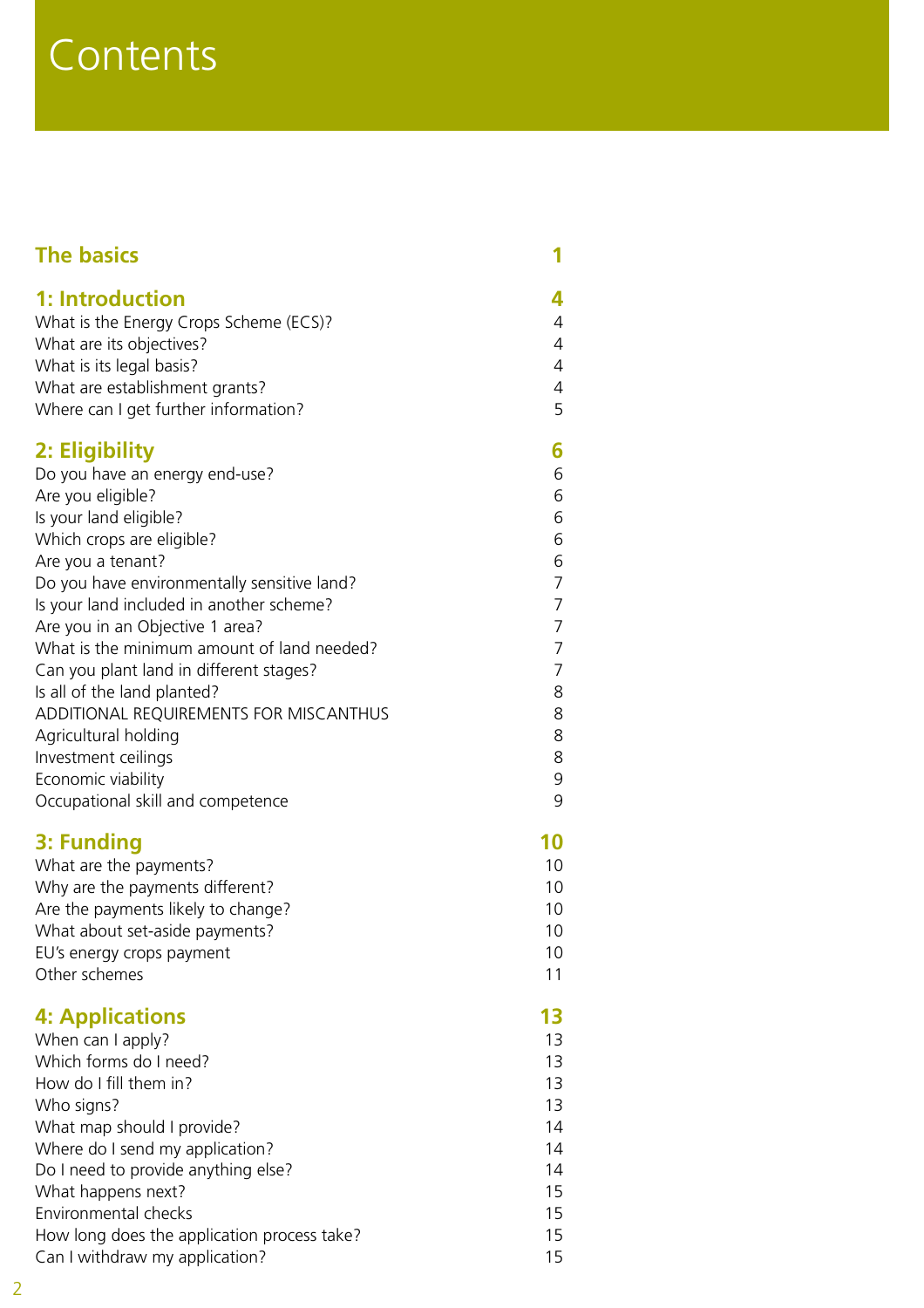## **England Rural Development Programme**

Energy Crops Scheme – Establishment grants

| When do I claim the grant?<br>How is the grant paid?                                                                                                                                                                                                                                                            | 15<br>16                                                     |
|-----------------------------------------------------------------------------------------------------------------------------------------------------------------------------------------------------------------------------------------------------------------------------------------------------------------|--------------------------------------------------------------|
| 5: The agreement<br>What management requirements must I meet?<br>When will my agreement start?<br>How long is the agreement?<br>Planting material<br>What records should I keep?<br>Can I change my agreement?<br>Can I add land?<br>What if I let, sell or transfer the land?<br>Scheme compliance inspections | $17\,$<br>17<br>17<br>17<br>17<br>17<br>17<br>18<br>18<br>18 |
| <b>6: Non-compliance</b><br>What if I can't meet my agreement?<br>What are the penalties for non-compliance?<br>Can I appeal?<br>False statements                                                                                                                                                               | 19<br>19<br>19<br>19<br>20                                   |
| 7: General<br>What information will be made public?<br>Complaints about Defra's administration                                                                                                                                                                                                                  | 21<br>21<br>21                                               |
| <b>Annex A: Contacts</b>                                                                                                                                                                                                                                                                                        | 23                                                           |
| <b>Annex B: Energy end-use</b>                                                                                                                                                                                                                                                                                  | 26                                                           |
| <b>Annex C: Objective 1 areas</b>                                                                                                                                                                                                                                                                               | 27                                                           |
| <b>Annex D: Evidence of occupational</b><br>skill and competence                                                                                                                                                                                                                                                | 28                                                           |
| <b>Annex E: Environmental Impact Assessment</b>                                                                                                                                                                                                                                                                 | 30                                                           |
| <b>Annex F: Minimum environmental standards</b>                                                                                                                                                                                                                                                                 | 31                                                           |
| Glossary                                                                                                                                                                                                                                                                                                        | 32                                                           |
| <b>What to do next</b><br>inside back cover                                                                                                                                                                                                                                                                     |                                                              |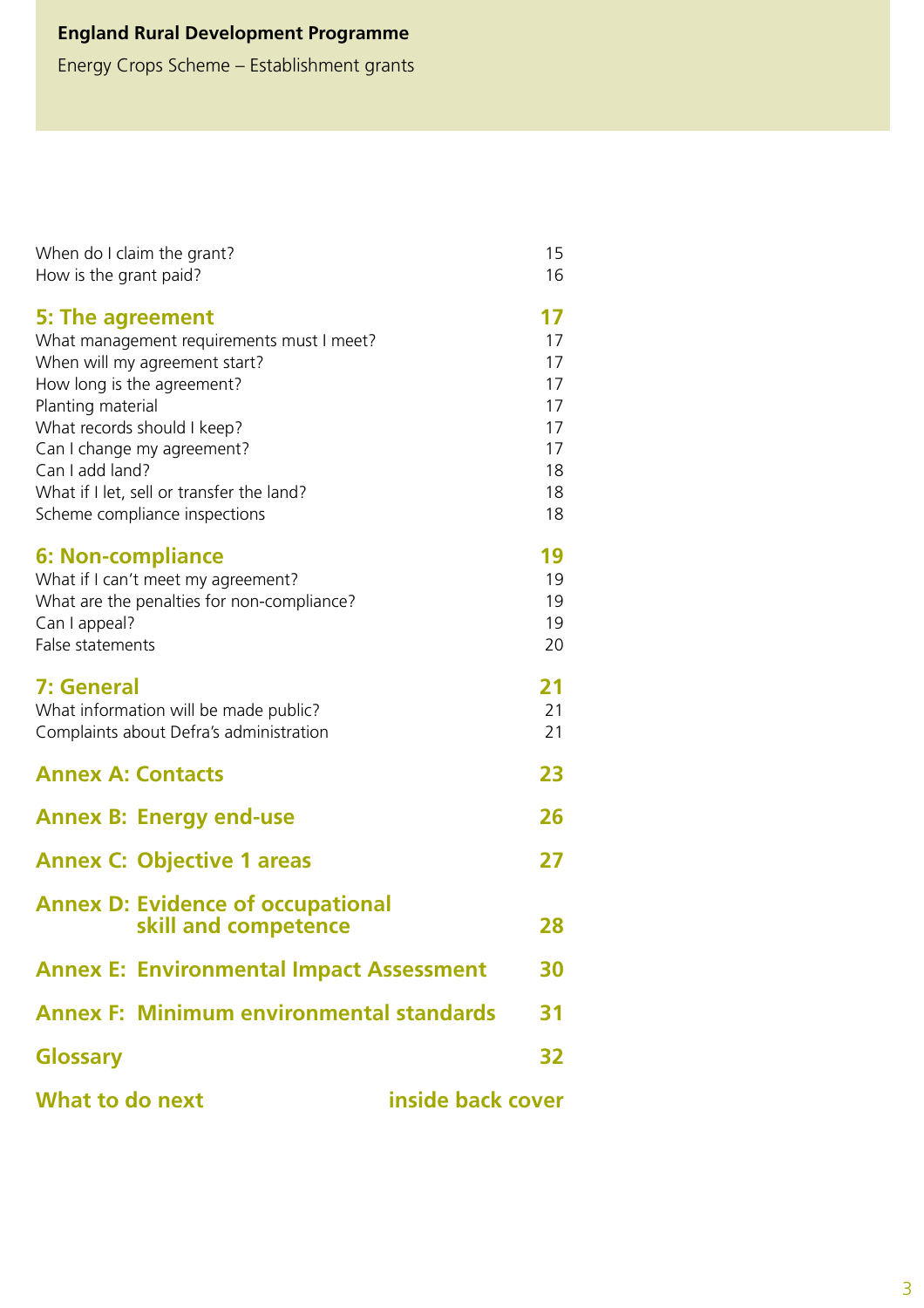## 1: Introduction

This guide provides information about the establishment grants for approved energy crops available under the Energy Crops Scheme. It will also help you prepare and submit an application for grant.

You should note that the information contained in this booklet is not exhaustive and should only be taken as a guide. This booklet will be updated during the lifetime of the Scheme to take account of any necessary developments, applicant feedback, etc. You should therefore check with Defra to ensure that you have the most up to date version.

**Applicants are strongly advised not to commit themselves to any expenditure on which grant may be sought until their application has been approved by Defra and an Offer Letter has been issued, signed by them and returned to Defra.**

Please read this booklet very carefully before submitting an application.

## **What is the Energy Crops Scheme (ECS)?**

Part of the ERDP, the ECS offers grants for the establishment of approved energy crops and for setting up producer groups. This guide deals with the establishment grants. The Scheme was developed in partnership with the Forestry Commission.

#### **What are its objectives?**

To increase the amount of energy crops grown in England. Energy crops are carbon-neutral and therefore, as a substitute for fossil fuels, can help reduce greenhouse gas emissions and increase renewable energy generation. The Government also believes that energy crops can play an essential role in contributing to sustainable development, rural jobs and agricultural diversification.

## **What is its legal basis?**

The establishment grant element of the ECS operates under Articles 4, 30 & 31 of Council Regulation (EC) No. 1257/1999 and the Energy Crops Regulations 2000.

#### **What are establishment grants?**

Establishment grants are one-off payments, designed to cover 40-50% of the costs of establishing approved energy crops. This includes activities such as ground preparation, fencing, purchase of planting stock, planting, weed control and first year cutback. The amount of grant depends on the area of land under agreement, the crop grown and the previous landuse.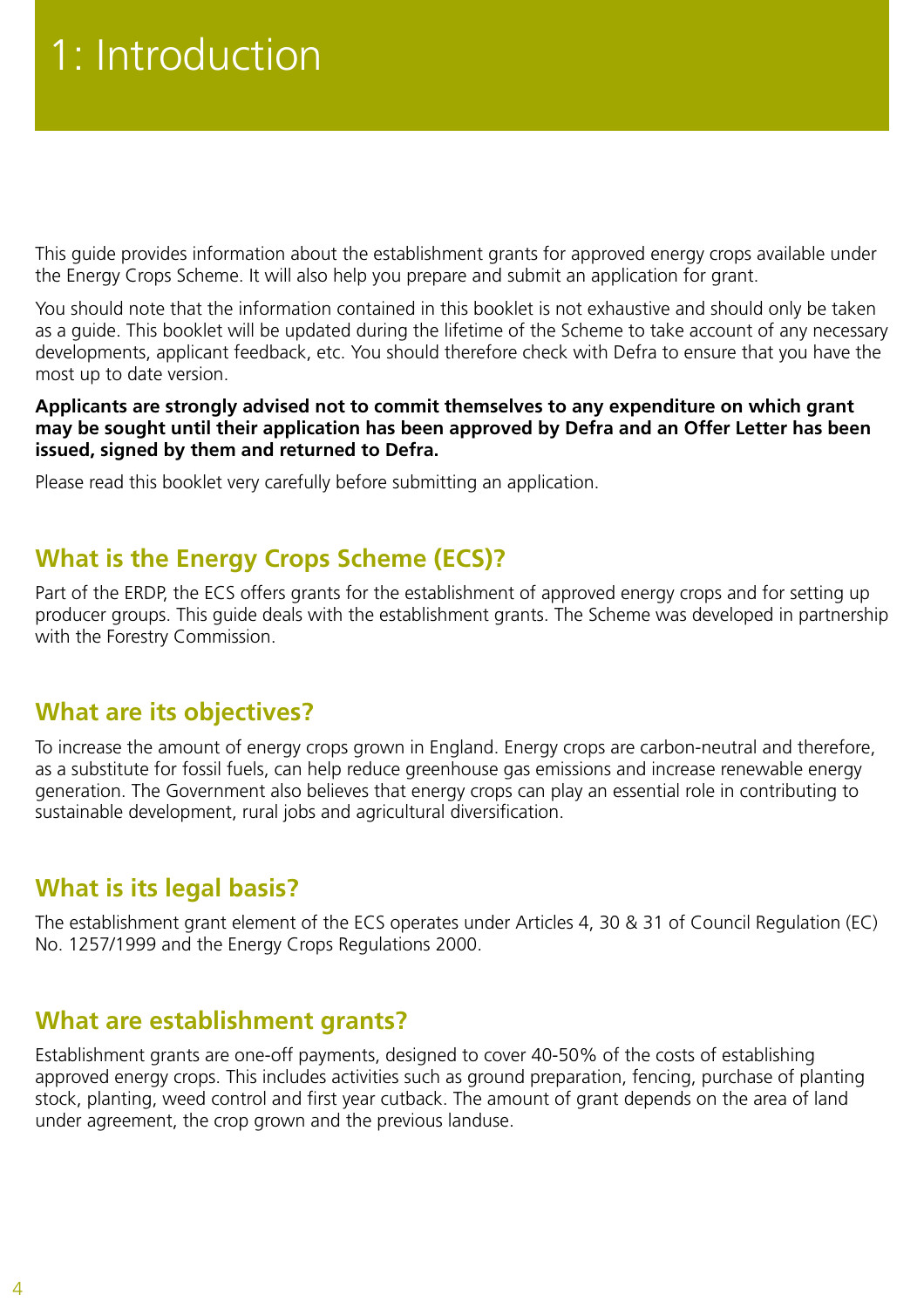## **Where can I get further information?**

The Organic and Energy Crops National Implementation Team based at the RDS office in Crewe administers applications for establishment grants. If, after reading this booklet, you need further information about the Scheme please contact them (see Annex A).

Advice concerning energy crops may also be available from trade associations (see Annex A) and independent consultants. You should consider carefully the financial implications for your business of diversifying into energy crops.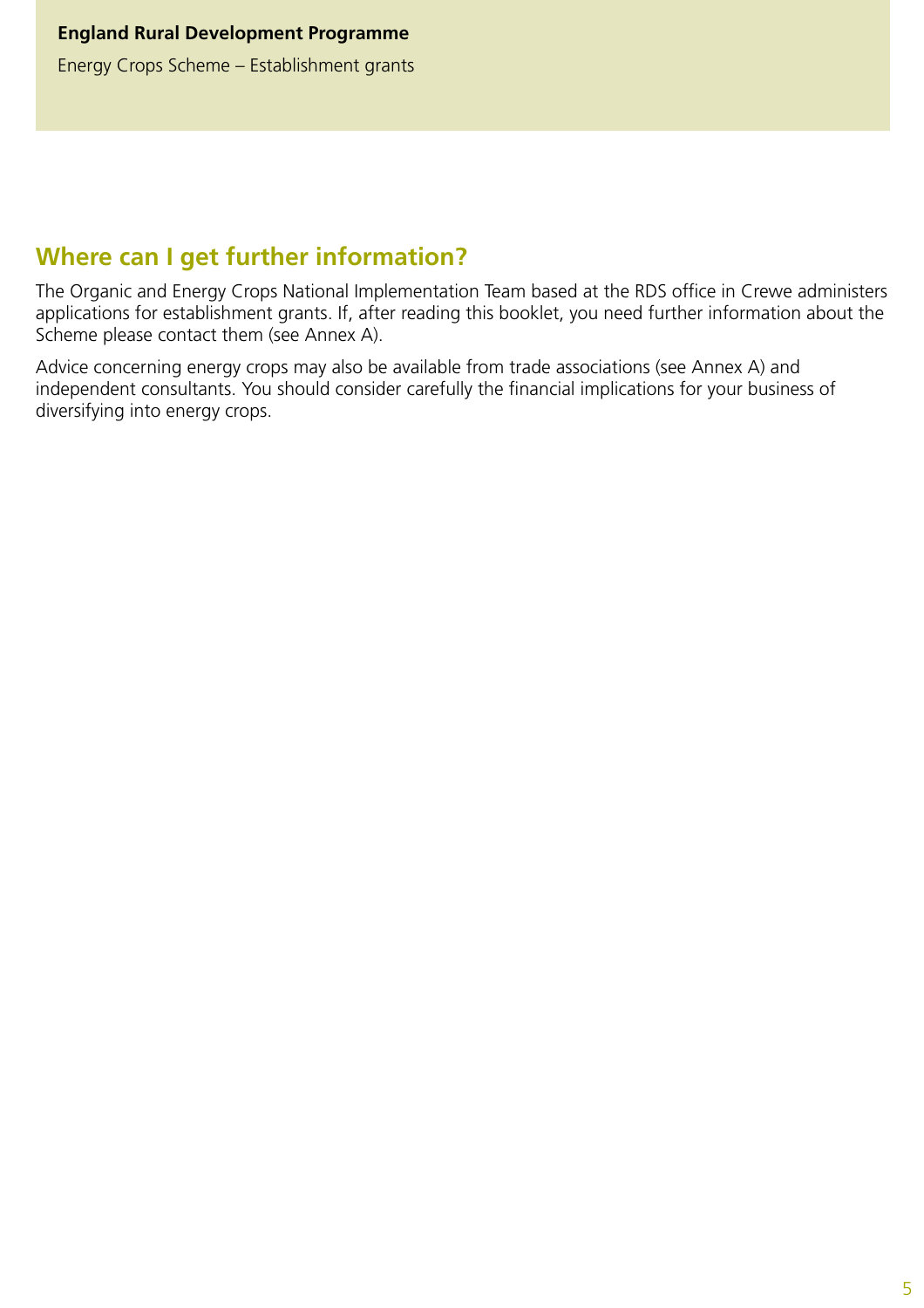## 2: Eligibility

## **Do you have an energy end-use?**

You must be able to demonstrate that you have or will have an energy end-use for the crops (see Annex B).

## **Which crops are eligible?**

- Short rotation coppice (SRC). This can be willow or poplar.
- Miscanthus.

## **Are you eligible?**

To be eligible, you must be the lawful occupier of the land included in the application (owner or tenant) and have responsibility for farming that land. This can include local authorities but not central government or government corporations/agencies. All joint occupiers of the land, e.g. a partnership, must sign and be bound by any agreement under the Scheme.

#### **Are you a tenant?**

If you are a tenant, you must make sure that you will not contravene the terms of your tenancy. You must discuss your plans with your landlord and obtain his/her permission before applying using the landlord's consent form ERDP/ECS(EG)2, which should be included in your application pack.

It is not a Scheme requirement that your current tenancy has a specific number of years to run. However, you need to be confident that you can meet the Scheme requirements for the five-year period of your agreement. If you are unable to retain occupancy of land entered into the Scheme, the new occupiers may take over the agreement. However, if the agreement is not transferred and the land does not remain in the Scheme, you will be in breach of your agreement (see Section 6).

Tenants on land owned by central government or government corporations/agencies will not be eligible for support.

#### **Is your land eligible?**

Generally, any land in England is eligible for entry to the Scheme, with the following **exceptions**:

- land already planted with woodland or coppice,
- land with a 50% or greater stake owned by central government or a government corporation/agency,
- common land.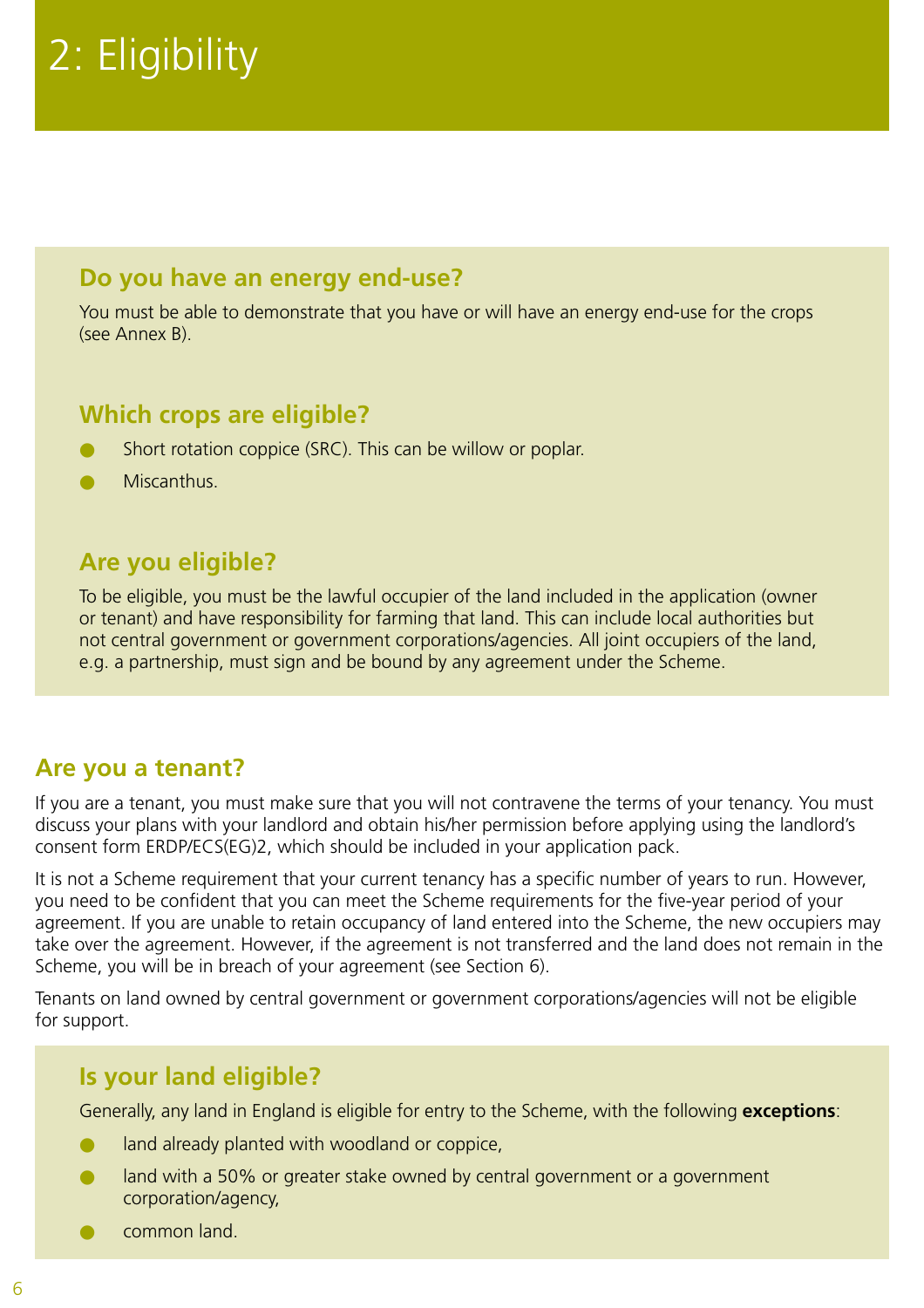### **Do you have environmentally sensitive land?**

If your land includes a designated area, e.g. a Site of Special Scientific Interest (SSSI) or a Scheduled Ancient Monument (SAM), you may need consent from the relevant public body. It is your responsibility to get consent and there may be penalties for proceeding without it. Similarly, consult the Environment Agency if your land is adjacent to a river or on a floodplain. Liasing with such bodies before you apply can help speed the application process. (Also see 'Is all of the land planted?' on page 8).

#### **Is your land included in another scheme?**

If land is already, or soon will be, under agreement with another scheme you may not be able to enter it in the ECS. See Section 3 for details.

#### **Are you in an Objective 1 area?**

The EU Objective 1 areas are Cornwall (including the Isles of Scilly), Merseyside and South Yorkshire, and have different funding arrangements for energy crops. If you plan to grow SRC on agricultural land, you can apply to the ECS as normal. However, if you plan to grow SRC on non-agricultural land or miscanthus, then funding may not be available. See Annex C for more details.

#### **What is the minimum amount of land needed?**

Your application must comprise a minimum of 3 hectares per crop type per planting year. Individual plots may be less than 3 hectares if the total per crop per planting year amounts to 3 hectares or more. There is no upper limit on the amount of eligible land that can be entered in the Scheme but for miscanthus see 'Investment ceilings' (page 8).

#### **Can you plant land in different stages?**

Yes. There are two options:

- 1. Make separate applications for each parcel of land as and when you decide to proceed with planting. You will have to fulfil the eligibility conditions applicable at the time of application and there is no guarantee that funds will be available.
- 2. Include all your eligible land in one application and phase planting under an agreed plan. Your agreement will be extended to cover planting in the later years and you must ensure that the land will be available.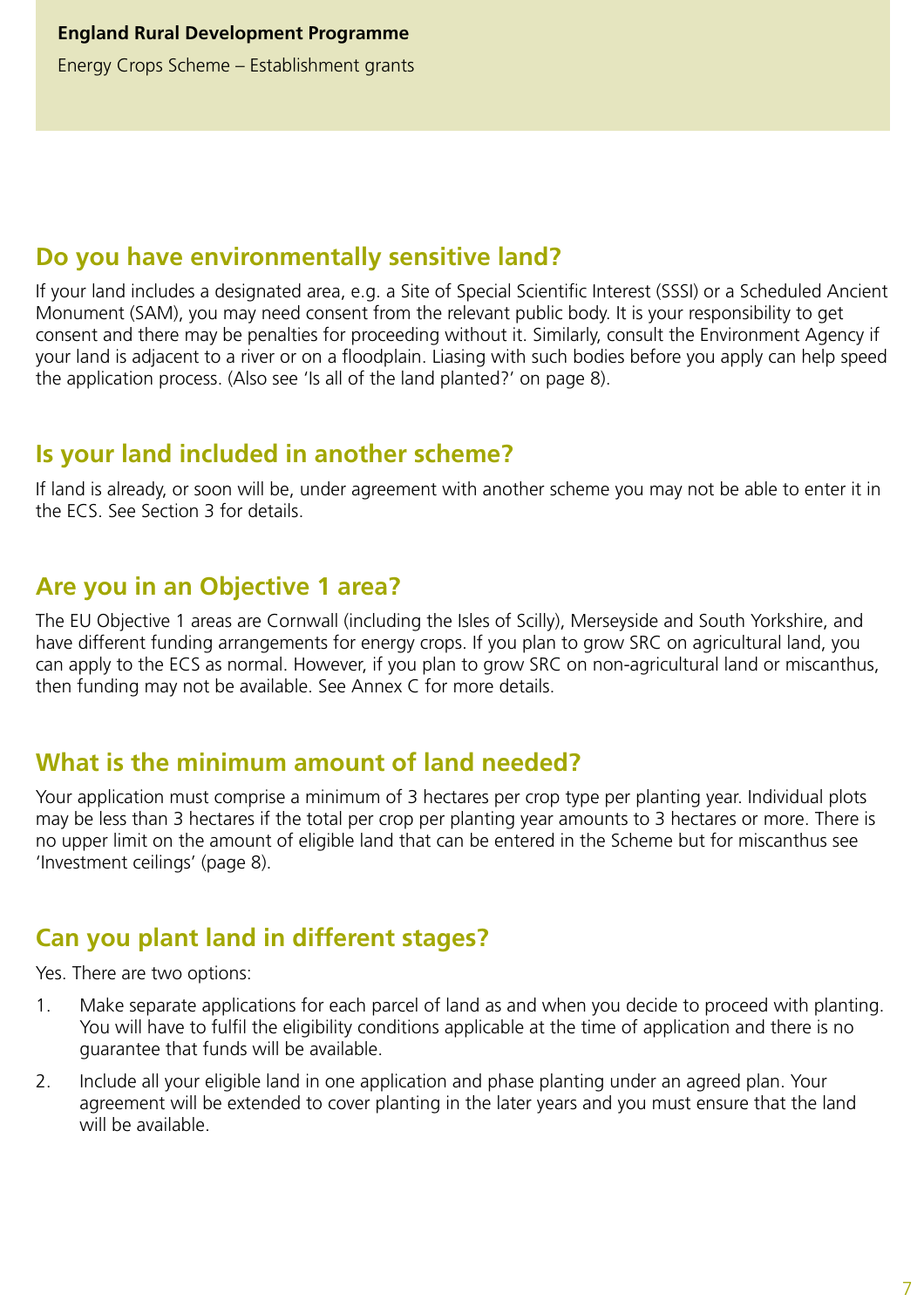## **Is all of the land planted?**

Some open ground within an area planted with energy crops will be required for management, environmental and statutory reasons. Examples include:

- 
- 
- 
- 
- roadsides  **public rights of way**
- headlands **beadlands beadlands**
- landscaped areas expression areas areas of semi-natural habitat
- archaeological sites example and the strips of the hedge buffer strips

Consequently, you can receive grant on such open ground, comprising up to 20% (10% for miscanthus) of the whole area under agreement (including any phased planting under that agreement). We will agree how much open ground is needed and where it should be located when assessing your application.

You may not be able to plant under power lines or above underground services. You should discuss your plans with the relevant utility company. Any resulting unplantable areas will not qualify for grant.

You can not plant energy crops in the following areas:

- hard roads and tracks.
- rivers and ponds.
- areas of hard standing.

Therefore, the above areas do not qualify for grant.

#### **ADDITIONAL REQUIREMENTS FOR MISCANTHUS**

Miscanthus is supported under Article 4 of the Rural Development Regulation, which means that it is subject to additional eligibility requirements.

## **Agricultural holding**

Your land must be registered as part of an agricultural holding before you can claim grant for establishing miscanthus. An agricultural holding is defined as all the production units managed by a producer situated within a Member State's territory, i.e. the same definition used for the Integrated Administration and Control System (IACS).

#### **Investment ceilings**

The ERDP limits the total amount of investment that can be grant aided on an agricultural holding to £500,000. This affects support for miscanthus and parts of the Rural Enterprise Scheme. This could therefore limit the total area of miscanthus on a given holding.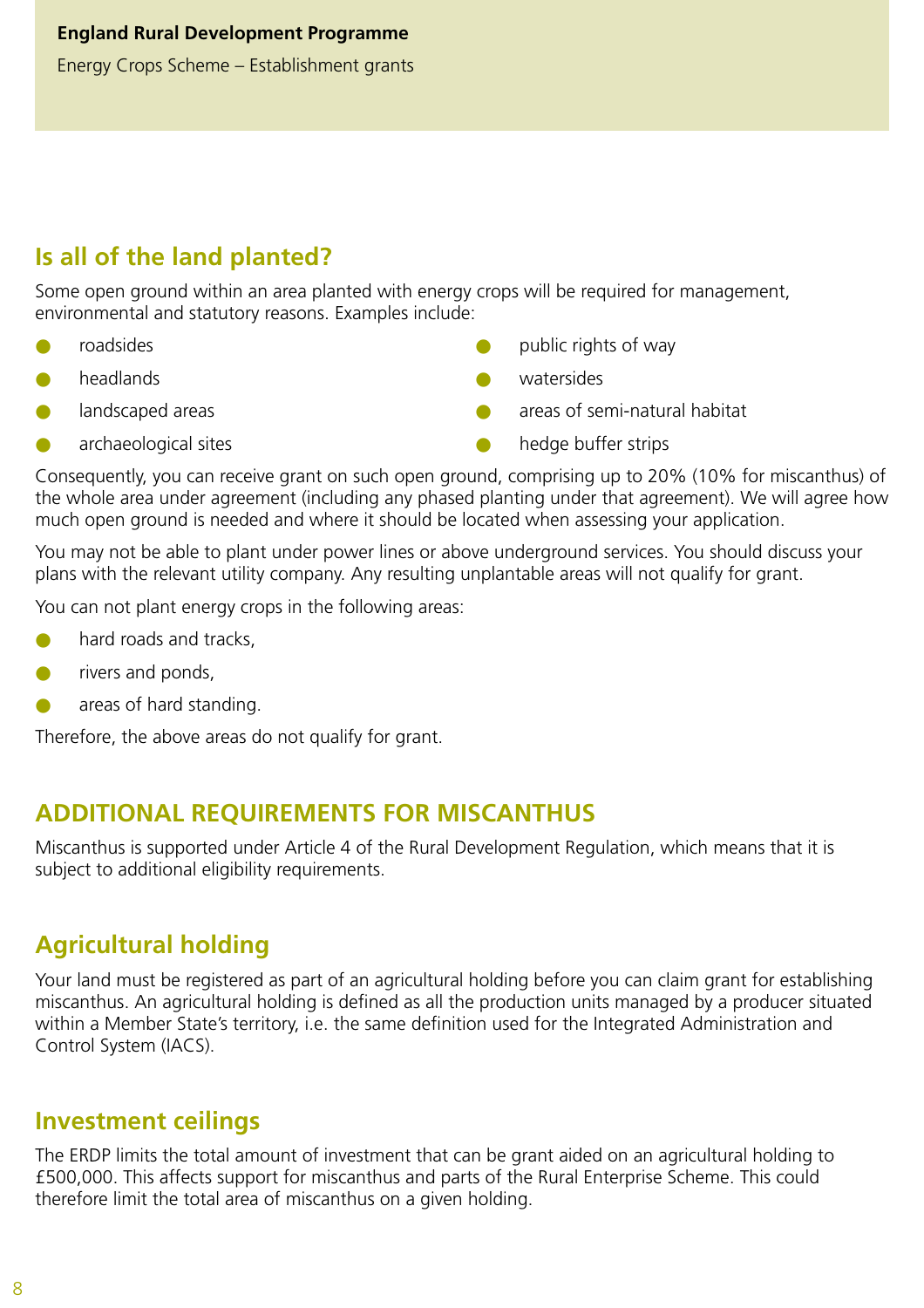## **Economic viability**

You will need to submit evidence of the economic viability of your holding. Contact the RDS office at Crewe for details of the evidence required.

## **Occupational skill and competence**

You will need to provide evidence of adequate occupational skill and competence. If you have applied for IACS for at least 5 years then that will be enough, please indicate on the application form that this is the case and we will check your records. If this is not the case, a testimonial letter or details of appropriate agricultural qualifications may suffice (see Annex D).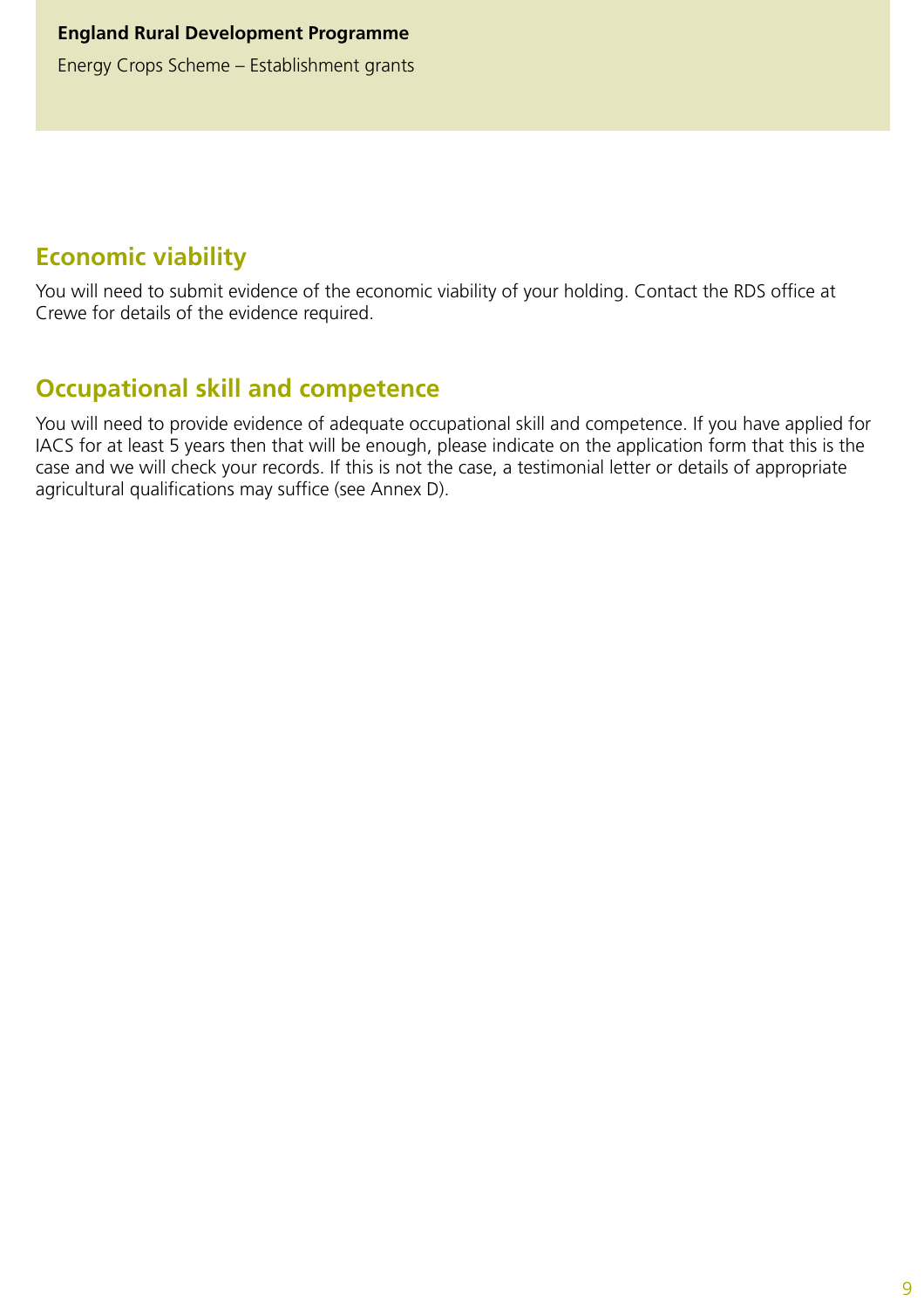#### **What are the payments?**

#### **£1600 per hectare for SRC on ex-livestock land**

The land must have been either permanent grass (as defined under IACS rules) or other grassland which is counted towards forage area but is not eligible for the Arable Area Payments Scheme. This excludes flax and hemp eligible land. This means grassland that was solely used for the rearing of livestock for which claims are made under either the Beef Special Premium Scheme, Hill Farm Allowance, Suckler Cow Premium Scheme, Sheep Annual Premium Scheme or successor schemes. Contact the RDS office at Crewe if you are unsure of the status of your land.

- **£1000 per hectare for SRC on other land**
- **£920 per hectare for miscanthus**

### **Why are the payments different?**

The standard rate for SRC (£1000) was based on 50% of the approximate establishment costs. The enhanced rate for SRC (£1600) was based on the same establishment costs plus income lost from the previous use of the land for livestock, i.e. income from livestock support schemes. The miscanthus payment was based on only 40% of the approximate establishment costs because this is the maximum support available under Article 4 of the Rural Development Regulation.

#### **Are the payments likely to change?**

In England, following reform of the Common Agricultural Policy (CAP), arable and livestock support schemes will be incorporated into a Single Payment Scheme in 2005. This will make the enhanced rate for short rotation coppice redundant. Therefore, we will be reviewing the payment rates for planting in 2005 and beyond.

## **What about set-aside payments?**

Land may be planted under the ECS and continue to receive set-aside payments under the Arable Area Payments Scheme (AAPS), providing the conditions of both schemes can be met. CAP reform will lead to the replacement of AAPS by the Single Payment Scheme from 01 January 2005 but you will still be able to grow energy crops on set-aside and receive payments. Further details will be published in 2004.

#### **EU's energy crops payment**

Following CAP reform, growing energy crops on **non set-aside land** may attract a new energy crops payment in addition to payments under the Single Payment Scheme. The annual payment could be worth up to €45 per hectare depending on uptake.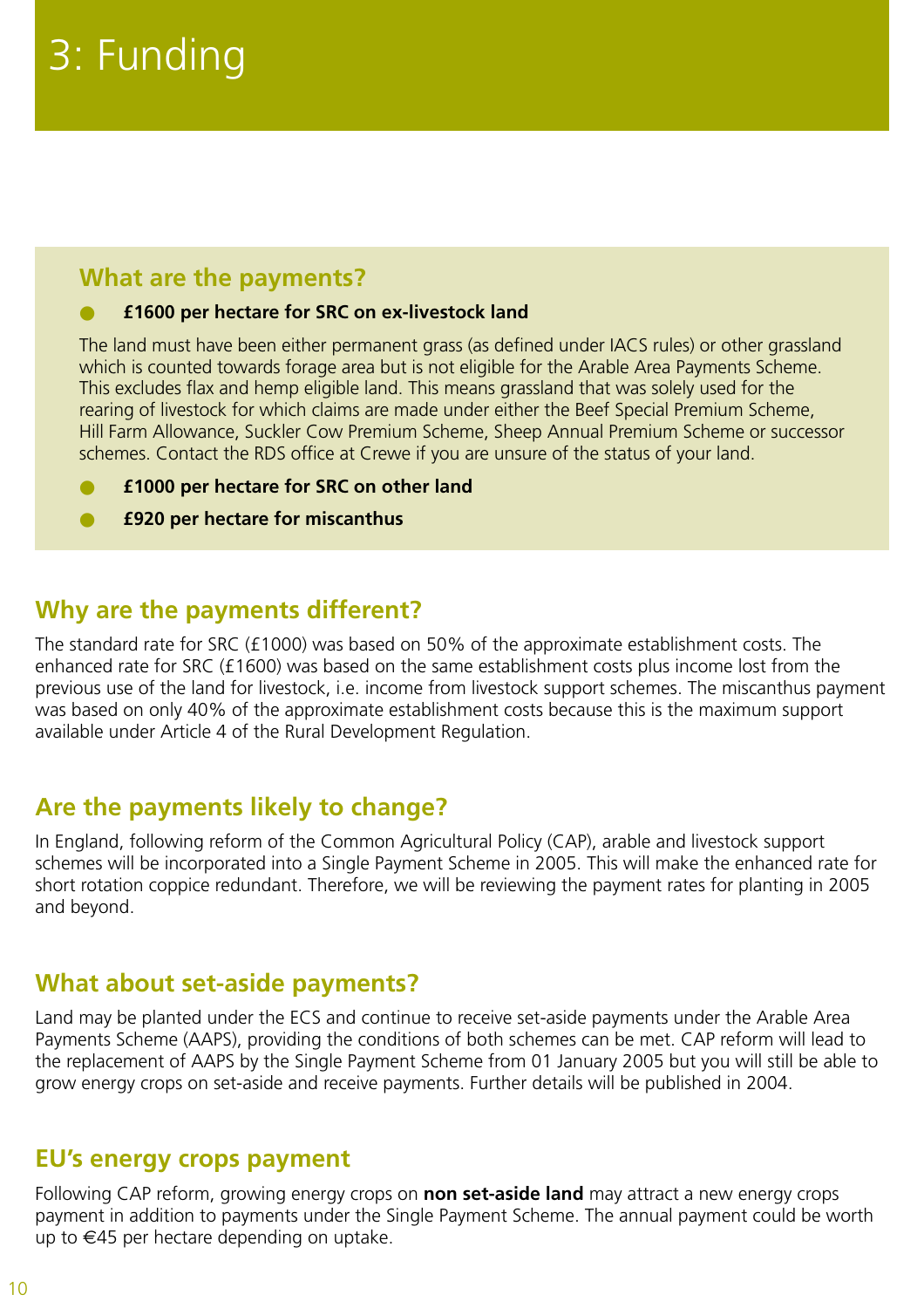## **Other schemes**

Providing the appropriate conditions are fulfilled, you may be able to combine the ECS with other grant schemes. This would not be the case where you would receive payment twice for the same activity or if the objectives of the schemes conflict. It is your responsibility to check this before applying, but if in doubt contact the RDS office at Crewe. The following specific information is available:

#### **Bio-energy Infrastructure Scheme**

The Bio-energy Infrastructure Scheme is designed to help develop the supply chain required to harvest, store, process and supply biomass to energy end-users. This could include the setting up of miscanthus or other biomass producer groups and grants for biomass related equipment for new or diversifying businesses. It does not include the setting up of SRC producer groups in England, which is funded under the ECS (see below).

#### **Countryside Access Scheme**

The Countryside Access Scheme is closed to further applications. If you have an existing Countryside Access Scheme agreement, you cannot plant set-aside land under the ECS.

#### **Countryside Stewardship and Arable Stewardship**

You cannot combine ECS with Countryside Stewardship or Arable Stewardship management options.

#### **Environmentally Sensitive Areas**

The ECS can be combined with an Environmentally Sensitive Area agreement provided the land is eligible for both schemes and the planting is compatible with Environmentally Sensitive Area land management requirements and prescriptions. For further information, please consult your project officer.

#### **Habitat Scheme**

The Habitat Scheme is closed to further applications. It is unlikely that an existing Habitat Scheme agreement can be combined with the ECS. Please consult with your project officer, who will be able to determine your eligibility for ECS and its compatibility with Habitat Scheme objectives.

#### **Moorland Scheme**

The Moorland Scheme is closed to further applications. If you have an existing Moorland agreement, you cannot combine it with ECS.

#### **National Forest**

You cannot include the same land under the ECS and a National Forest Tender Scheme.

#### **Organic Farming Scheme**

You cannot combine the Organic Farming Scheme with the ECS. Energy crops are not recognised as organic products under EC organic standards.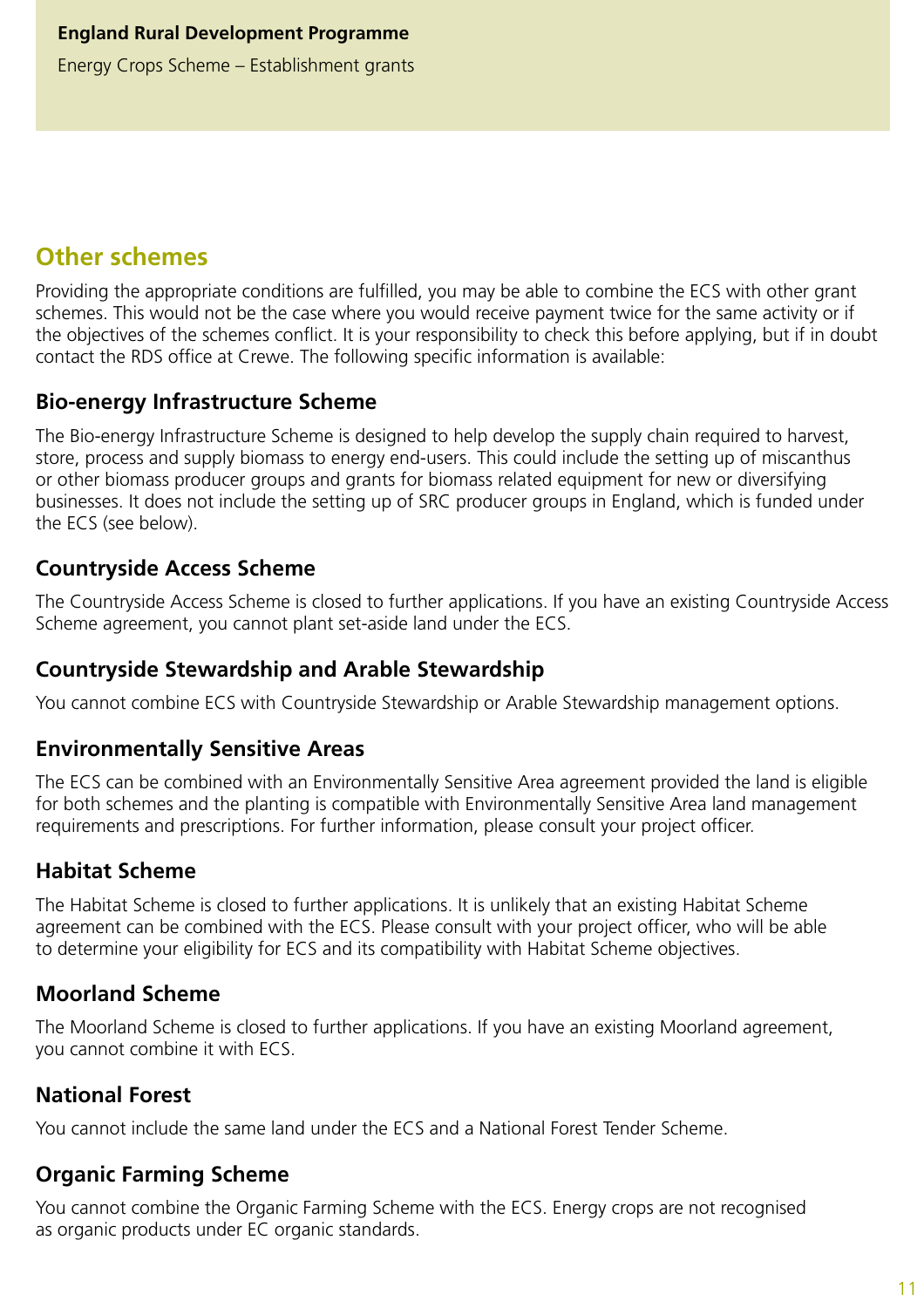#### **Producer Groups (ECS)**

The ECS also provides grant for setting up SRC producer groups (not miscanthus). Grant of up to 50% of eligible expenditure, including legal fees, office accommodation and specialist machinery, is available. For further information, contact Agri-industrial Materials Branch (see Annex A).

#### **Woodland Schemes**

You cannot include the same land under the ECS and the Woodland Grant Scheme or Farm Woodland Premium Scheme.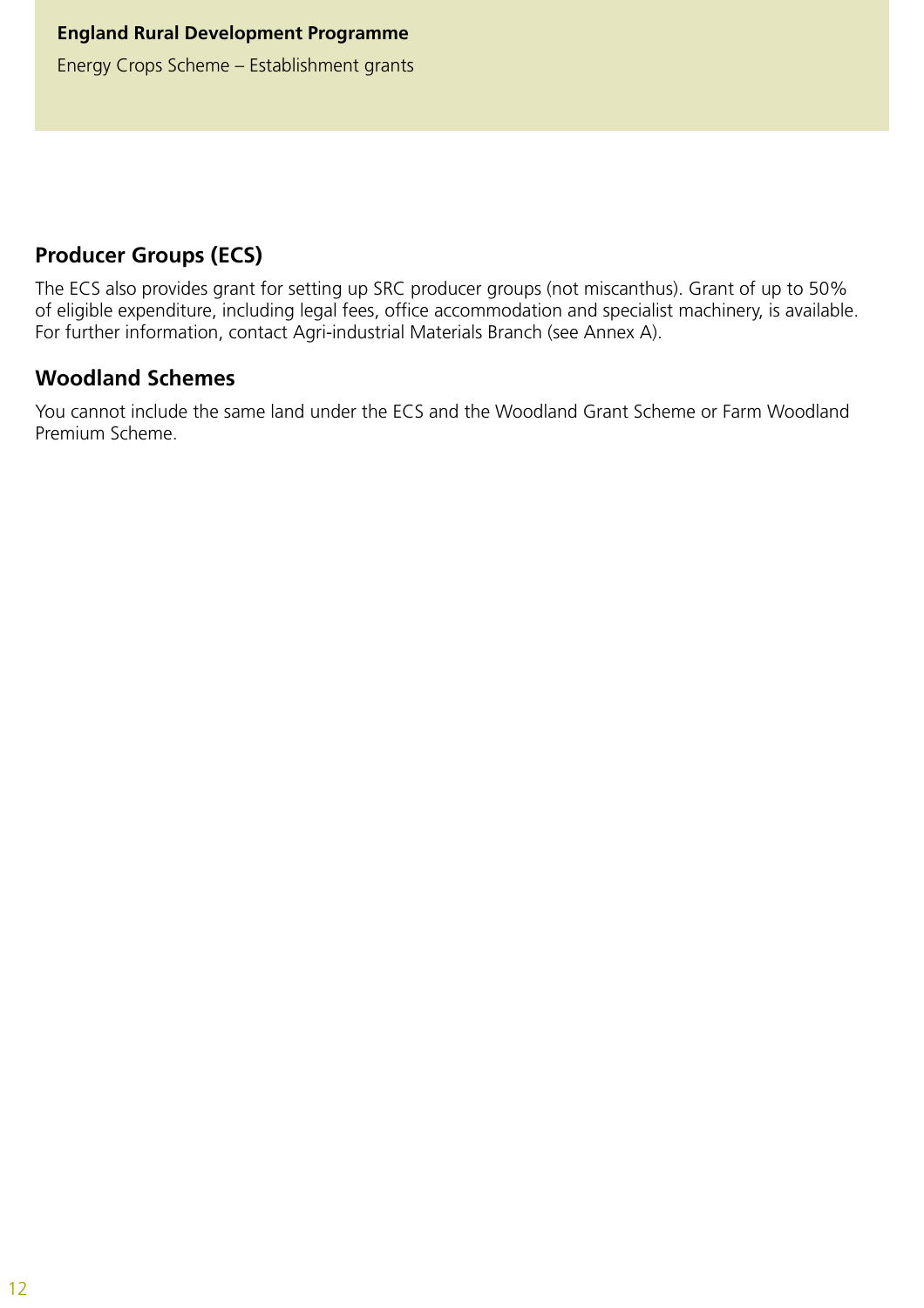**Do not apply until you have read all the information in this guide and the application pack (available from the RDS office at Crewe).**

## **When can I apply?**

You can apply at any time during the year but **applications must be received by 31 December for planting the following spring**. You are advised to apply well before that deadline because:

- early application will ensure time for thorough ground preparation, which may improve yields;
- if demand is high, funds may not be available towards the end of the year.

## **Which forms do I need?**

If this is the first time you have applied for an ERDP scheme you will need to complete the ERDP application form (ERDP/GEN 1) giving general information about you and your business.

If you have previously sent in form ERDP/GEN 1 to **any** RDS office and your details have not changed, you do not need to submit a further copy. But if your details have since changed you should complete the Notification of Change form (ERDP/GEN 1A).

You must fill in the ECS Establishment Grants Supplementary form (ERDP/ECS(EG)1).

## **How do I fill them in?**

The forms should be self-explanatory. But if you have any problems completing them, please contact the RDS office at Crewe.

You must ensure that you include accurate details of the areas to be planted. Only eligible land should be included in your application. **Penalties may apply should it be determined that the area claimed is greater than that eligible for aid under the Scheme**.

## **Who signs?**

Generally, all parties to the agreement should sign and date all documents relating to an application. However, it may be possible for an authorised signatory to sign on your behalf. In the case of companies, any officer of a company who is generally authorised to sign on behalf of that company may sign. If you are a partnership, one of the partners can sign but he/she must obtain written authorisation from the other partner(s) that he/she is authorised to sign. All the members of the partnership should sign the authorisation. If in doubt, contact the RDS office at Crewe.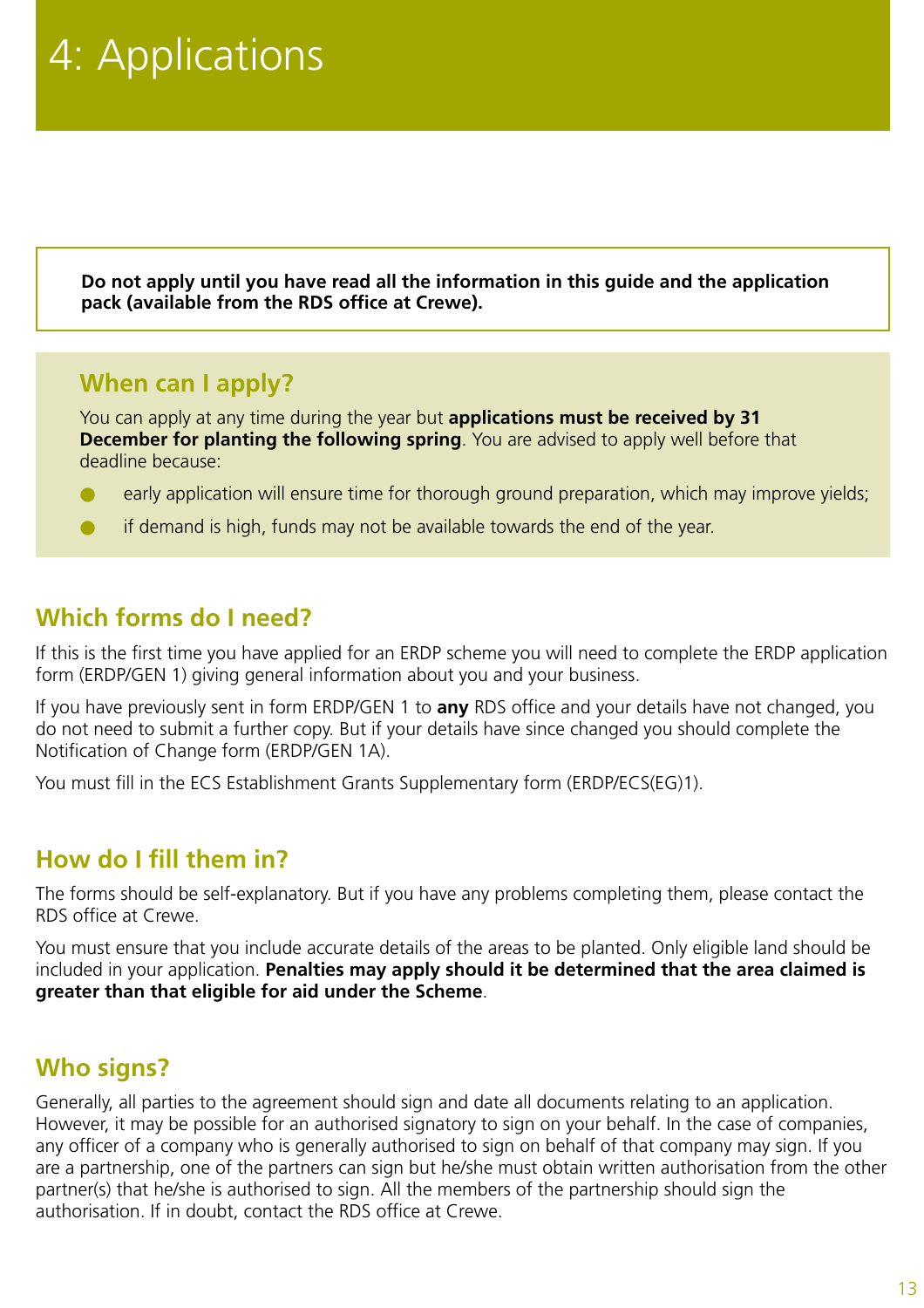### **Do I need to provide anything else?**

Your completed application forms must be accompanied by the following:

- evidence that the crop will be used to produce energy (see Annex B),
- supporting map (see below),
- a landlord's consent form, if appropriate (see page 6).

And when applying for a grant for miscanthus:

- evidence of economic viability (see page 9),
- evidence of occupational skill and competence (see page 9).

## **What map should I provide?**

If available, a copy of your agreed Rural Land Register map will suffice. Otherwise, you must use an original or a good quality colour copy of an up to date 1:2500 scale Ordnance Survey map (or equivalent).

The map should clearly show:

- $\bullet$  gridlines (at least 2 horizontal and 2 vertical),
- the scale.
- internal field boundaries and field numbers,
- your applicant name and holding number (if appropriate),
- $\bullet$  the land to be planted under ECS (indicating any variation in crop type),
- planned areas of open ground,
- ineligible areas, e.g. under power lines, hard tracks, ponds,
- six figure grid reference of access point to planting area.

The completed map must be signed and dated by the appropriate person(s).

## **Where do I send my application?**

Send your application to the RDS office at Crewe (see Annex A).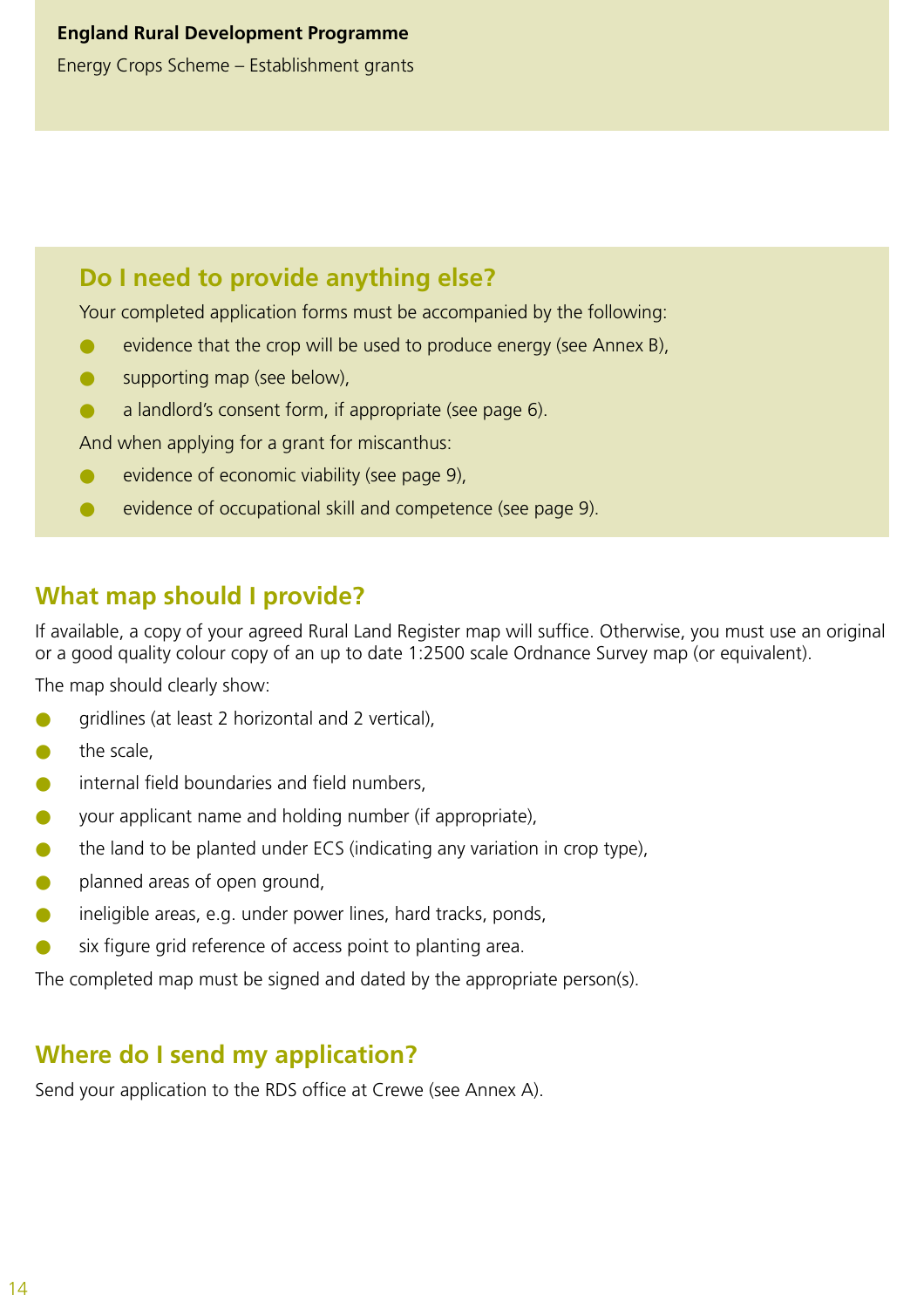#### **What happens next?**

Once submitted the application will undergo initial checks to ensure that the form has been correctly completed and that all relevant documents are included. If the application passes the initial checks, you will receive an acknowledgement letter. If your application is incomplete, you will be sent a letter telling what you need to do.

A copy of the application is sent for technical checks. These include a site visit and consultation with interested parties to ensure that planting the crops will not have adverse effects (see 'Environmental checks' below). For miscanthus applications, there will also be an Economic Viability Assessment. Depending on the crop and land type, technical checks are carried out by suitably experienced officers from Defra and/or the Forestry Commission.

At the same time as the technical checks, the application will undergo detailed administrative checks. This will include a dual funding check to confirm that you are not receiving funding for the same purpose from more than one source.

Once all the checks have been completed, you will receive a letter telling you whether your application has been successful (an Offer Letter) or not. If you receive an Offer Letter, you have 2 weeks in which to sign and return it. The signed Offer Letter forms your legally binding agreement with Defra (see Section 5).

## **Environmental checks**

When processing your application we will decide whether your proposal will have a significant impact on the environment. In some cases, this may require an Environmental Impact Assessment (see Annex E).

## **How long does the application process take?**

You will normally be informed within **three months** whether or not your application has been approved, but this will depend on whether any objections are raised or further information required.

## **Can I withdraw my application?**

You can withdraw your application at any time before you sign and return the Offer Letter. Please contact the RDS office at Crewe straight away if you decide to withdraw.

#### **When do I claim the grant?**

Grant can only be claimed once planting has occurred. **Claims should be made between 01 May and 31 July** using the claim form ERDP/ECS(EG)3 which is included with the Offer Letter. Defra aims to pay valid claims within one month of receipt. If you fail to submit your claim at the appropriate time, we may not be able to make the payment.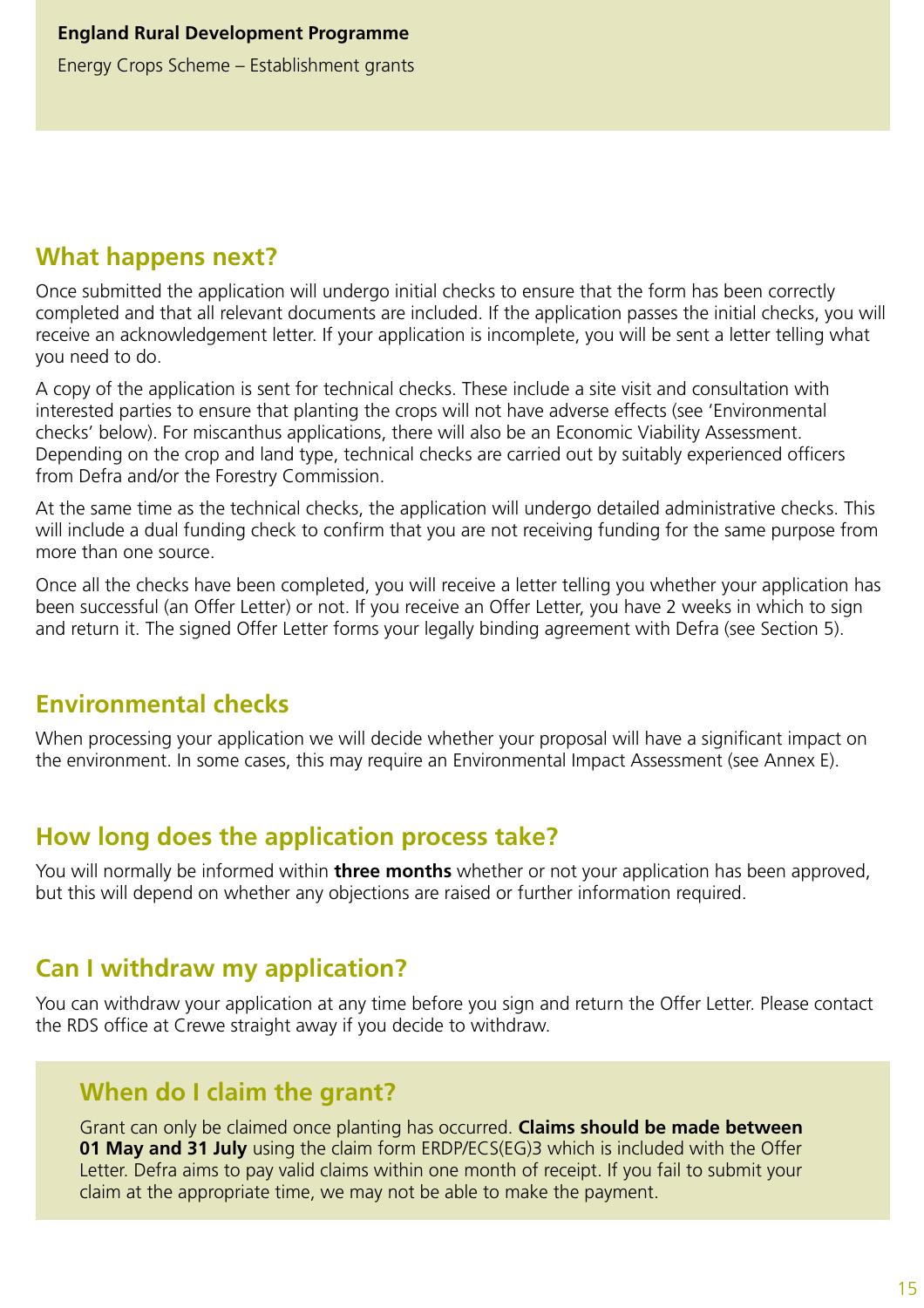## **How is the grant paid?**

Defra's preferred method of payment is by direct credit (BACS). If you already receive grant and subsidy payments from Defra by direct credit then your payments under this Scheme will be made by this method. If not, please contact the Customer Registration Section on 01189 9531255 and they will arrange for a form to be sent. Credit payments are more effective, faster and won't get delayed in the post. Payments are credited direct to your bank account. You will receive a note advising you that payment has been made.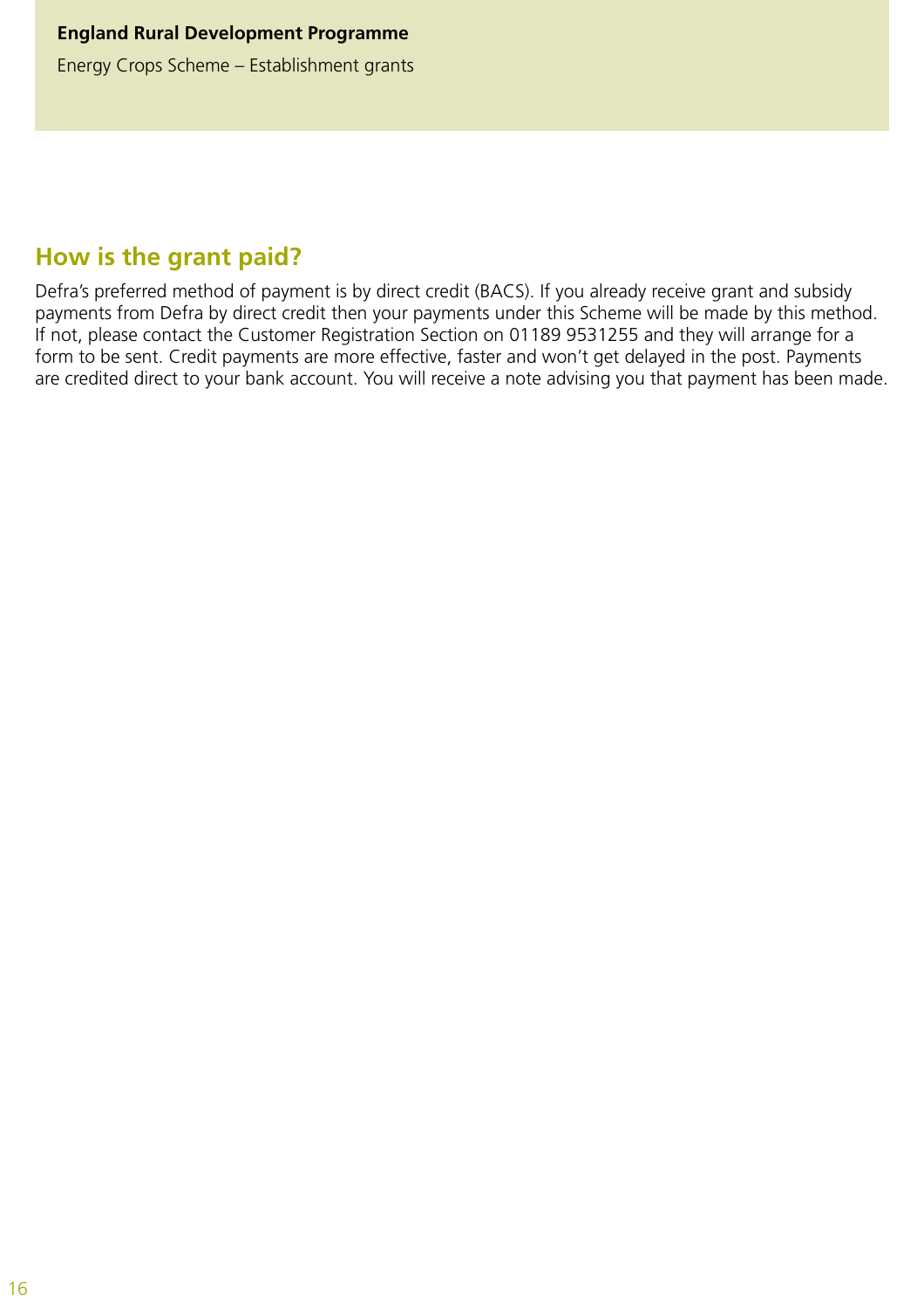## 5: The agreement

#### **When will my agreement start?**

Your agreement with Defra will start once you have signed and returned your Offer Letter. Any work that takes place before this may not be eligible for funding.

### **How long is the agreement?**

Five years from the date on the Offer Letter.

#### **What management requirements must I meet?**

You will have to meet the minimum environmental standards set out in Annex F.

You must plant and manage your energy crops in accordance with the terms of your agreement and the relevant best practice guidance:

- Best Practice Guidelines for Miscanthus (PB 5424, Defra 2000)
- Best Practice Guidelines for Short Rotation Coppice (PB 7135, Defra 2002)

These should be included in your application pack, if not contact the RDS office at Crewe or download them at www.defra.gov.uk/erdp/schemes/energy.

## **Planting material**

Using the right planting material is very important. There is advice in the best practice guidance. You should not use reclaimed (farm-saved) material for replanting SRC unless you have the consent of the breeder (EC Regulation No. 2100/94). For plant health reasons, miscanthus rhizomes should only come from European or Mediterranean countries.

#### **What records should I keep?**

You must retain all records relating to your application and agreement for six years from the date of the final payment of grant.

#### **Can I change my agreement?**

You are required to fulfil your obligations for the full term of your agreement, but there are some circumstances where it may be possible to change aspects of your agreement (see Section 6). **You must contact the RDS office at Crewe immediately if you wish to change your agreement or have difficulties complying with it**. If you do not do so, you may be subject to penalties (see Section 6).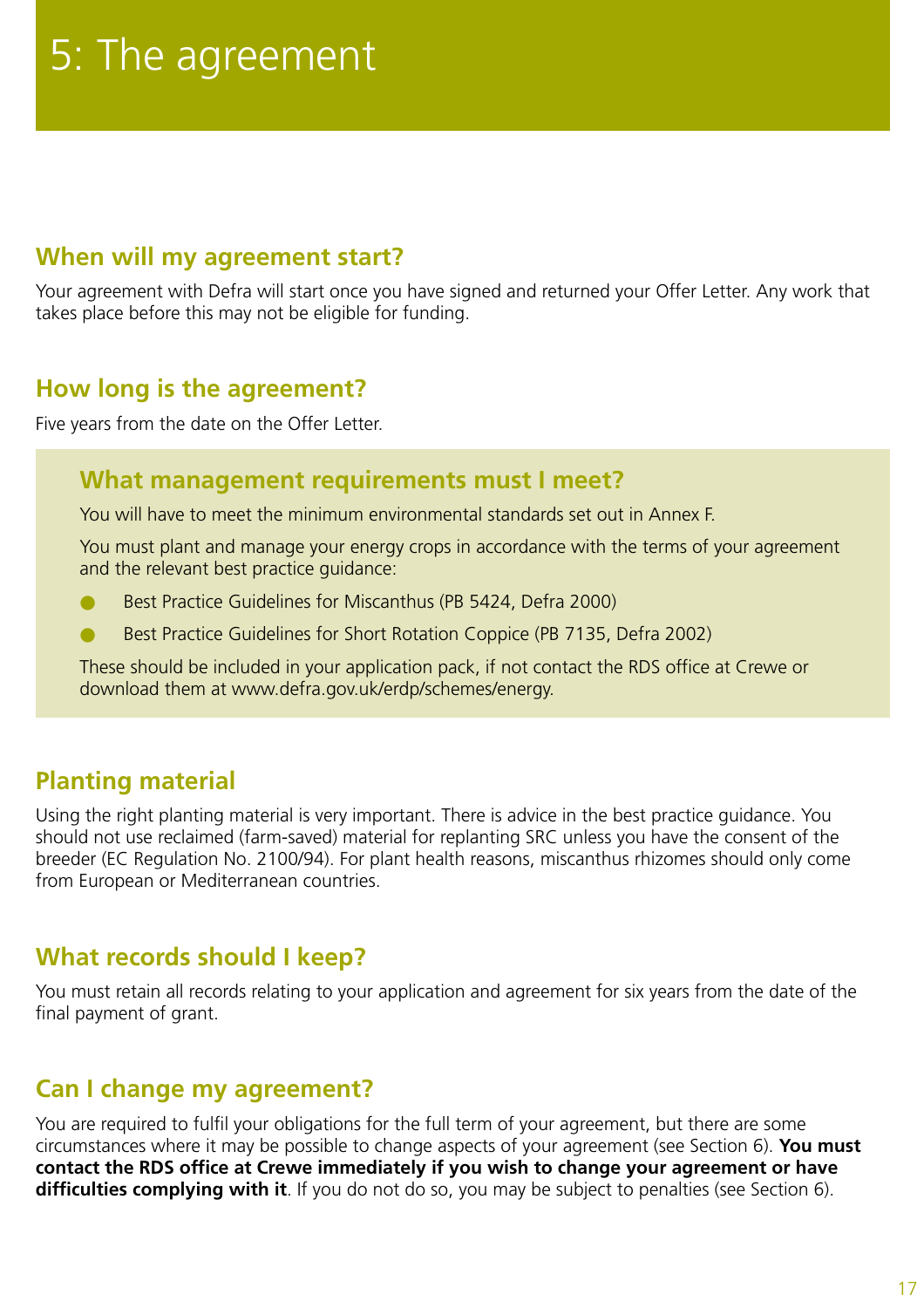## **Can I add land?**

It is not possible to add land to an existing agreement. You must submit another application so that the suitability of the land can be assessed.

## **What if I let, sell or transfer the land?**

If the agreement has expired, the land is not subject to Scheme conditions.

If the land is still under agreement, you should tell potential occupiers about the Scheme conditions well in advance. The new occupier may apply to have the agreement transferred to them and receive any subsequent payments. However, the **transferred land must be a minimum of three hectares** and they must apply within three months of assuming occupancy. If this is not the case, you will be in breach of your agreement (see Section 6).

Should you transfer only part of the land subject to an agreement, you must ensure that the **remaining land is a minimum of three hectares**. If this is not the case, you will be in breach of your agreement (see Section 6).

If there is to be a change of occupancy, you must tell the RDS office at Crewe as soon as possible and, at the latest, within 3 months of that change.

**Note: You may be liable for some aspects of the original agreement even after land has transferred to a new occupier. If you intend to transfer land, you should seek guidance from the RDS office at Crewe who may suggest that you obtain legal advice.**

#### **Scheme compliance inspections**

You must allow access at any reasonable time to authorised Defra staff or their agents to inspect your land. You may be required to accompany the inspector and to produce any relevant records. Inspections may be unannounced or at short notice.

If you refuse access for inspections, you may be in breach of your agreement (see Section 6).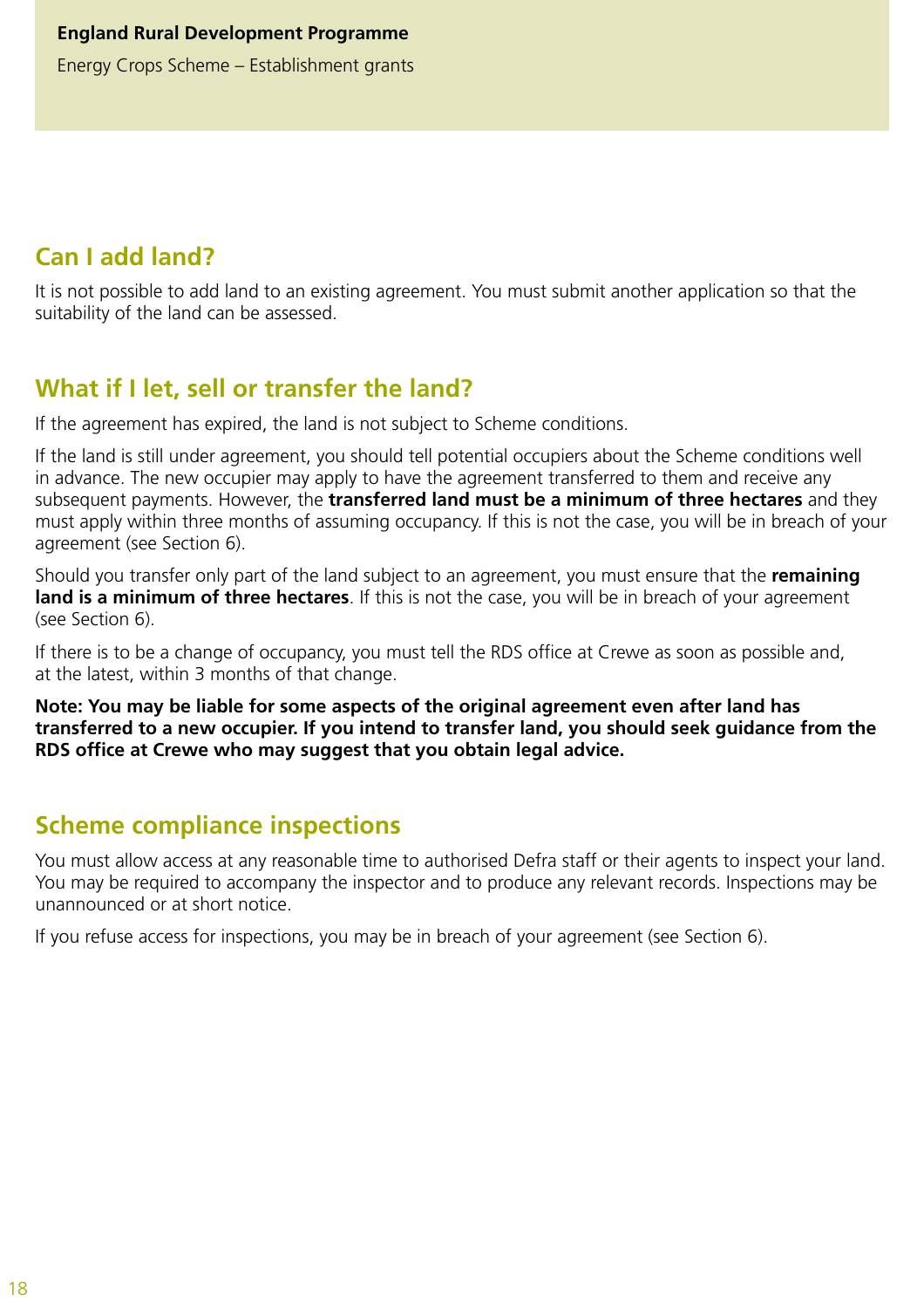## 6: Non-compliance

#### **What if I can't meet my agreement?**

You must contact the RDS office at Crewe immediately.

We recognise that there may be abnormal or unforeseeable circumstances outside your control, that you could not avoid by reasonable action, which may prevent compliance with an agreement. These are known as *force majeure* circumstances and may include:

- long-term professional incapacity of the agreement holder,
- expropriation of all or a large part of the holding,
- a severe natural disaster affecting the land in question.

In such circumstances, and once you are in a position to do so, you must notify the RDS office at Crewe within 10 working days. If it is agreed that *force majeure* applies, no penalties will be imposed.

## **What are the penalties for non-compliance?**

The system of penalties is based on the requirements of EC Commission Regulation No. 445/2002 as implemented through The England Rural Development Programme (Enforcement) Regulations 2000 (as amended). **Power to withhold payments, recover part or all of payments already made, and to terminate the agreement are included**. In the event of recovery of payments, interest will be levied for the period between payment and reimbursement.

The penalties applied will be proportionate to the breach. Criteria used to assess the magnitude of the breach include:

- whether it can be rectified,
- the extent to which it undermines the benefits and objectives of the agreement,
- the nature of the damage.

In the event of **serious breaches** where the participant has derived, or will derive, economic benefit, an **additional 10% penalty** may be imposed. Breaches of certain Scheme requirements will constitute a criminal offence and may lead to prosecution.

Area discrepancies will attract the same penalties as under IACS.

## **Can I appeal?**

Before applying any penalty, the Department will give you a written explanation of the proposed action. If you believe the decision is not soundly based you will be given an opportunity to appeal.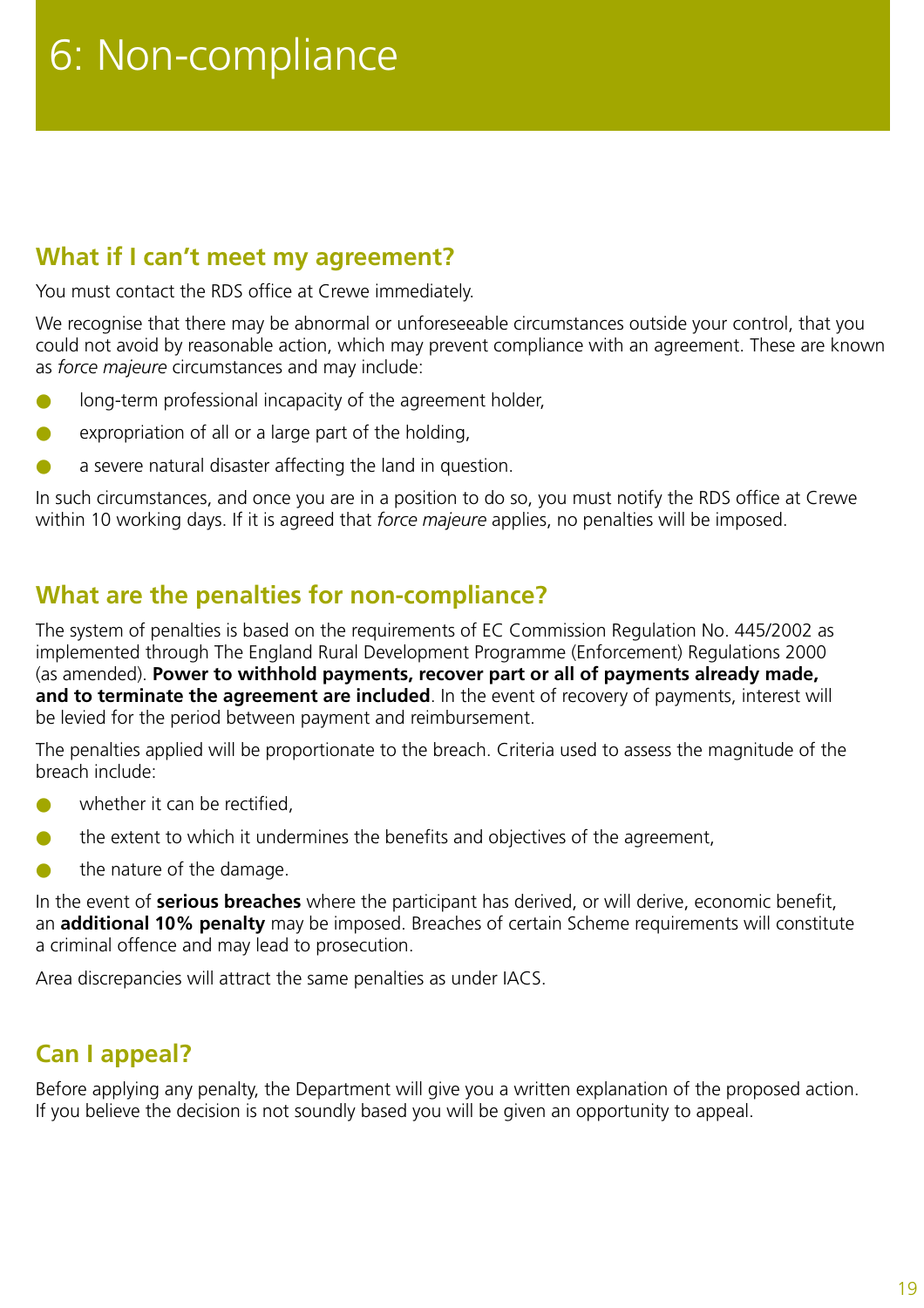#### **False statements**

Where agreement holders are found to have made false declarations through serious negligence, they will be disqualified from applying for the ECS and possibly other schemes in the calendar year in question. Where it is found that a false declaration has been made intentionally, the disqualification period will extend to the following calendar year.

**The making of a false statement constitutes a criminal offence and any resultant prosecution could lead to imprisonment, the imposition of a fine or both.**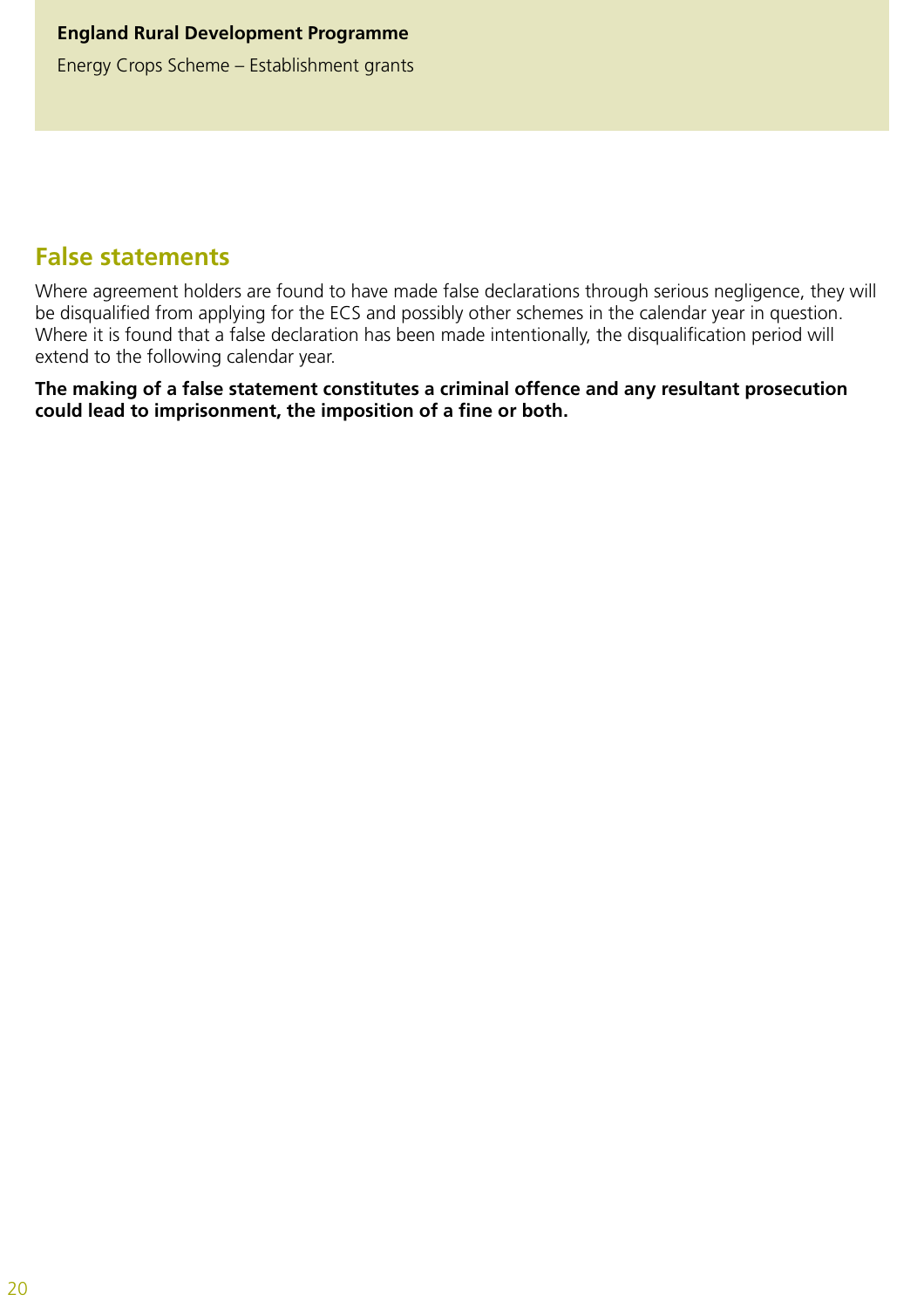## **What information will be made public?**

To fulfil our obligations under the Data Protection Act, the following two paragraphs give details of Defra's handling of any personal data that you provide in connection with your application and agreement.

In order to ensure effective operation of the ERDP schemes, Defra will disclose or exchange information about your application and agreement to or with other organisations or consultants which the Department considers appropriate for administration, evaluation and monitoring purposes. Moreover, Defra or its appointed agents may contact you in connection with occasional customer research aimed at improving the services that Defra provides to you.

Because the ERDP involves expenditure of public money, there is a genuine public interest in how the money is spent. Defra may therefore make information on your application and agreement generally available for this purpose or for the purpose of publicising the ERDP and its individual schemes. Furthermore, information (including personal data) may also be released on request under the Environmental Information Regulations, the Code of Practice on Access to Government Information and the Freedom of Information Act 2000.

### **Complaints about Defra's administration**

If you are not happy with the way Defra has treated you or feel that our service has fallen short of the standards we aim to achieve, please contact the Regional Manager of the RDS office at Crewe. He/she will ensure that your complaint is investigated and that you receive a full response.

If you remain dissatisfied with the service you have received, you can write to Defra's Complaints Adjudicator. Details of how to do so are available on the Defra website or from the RDS office at Crewe.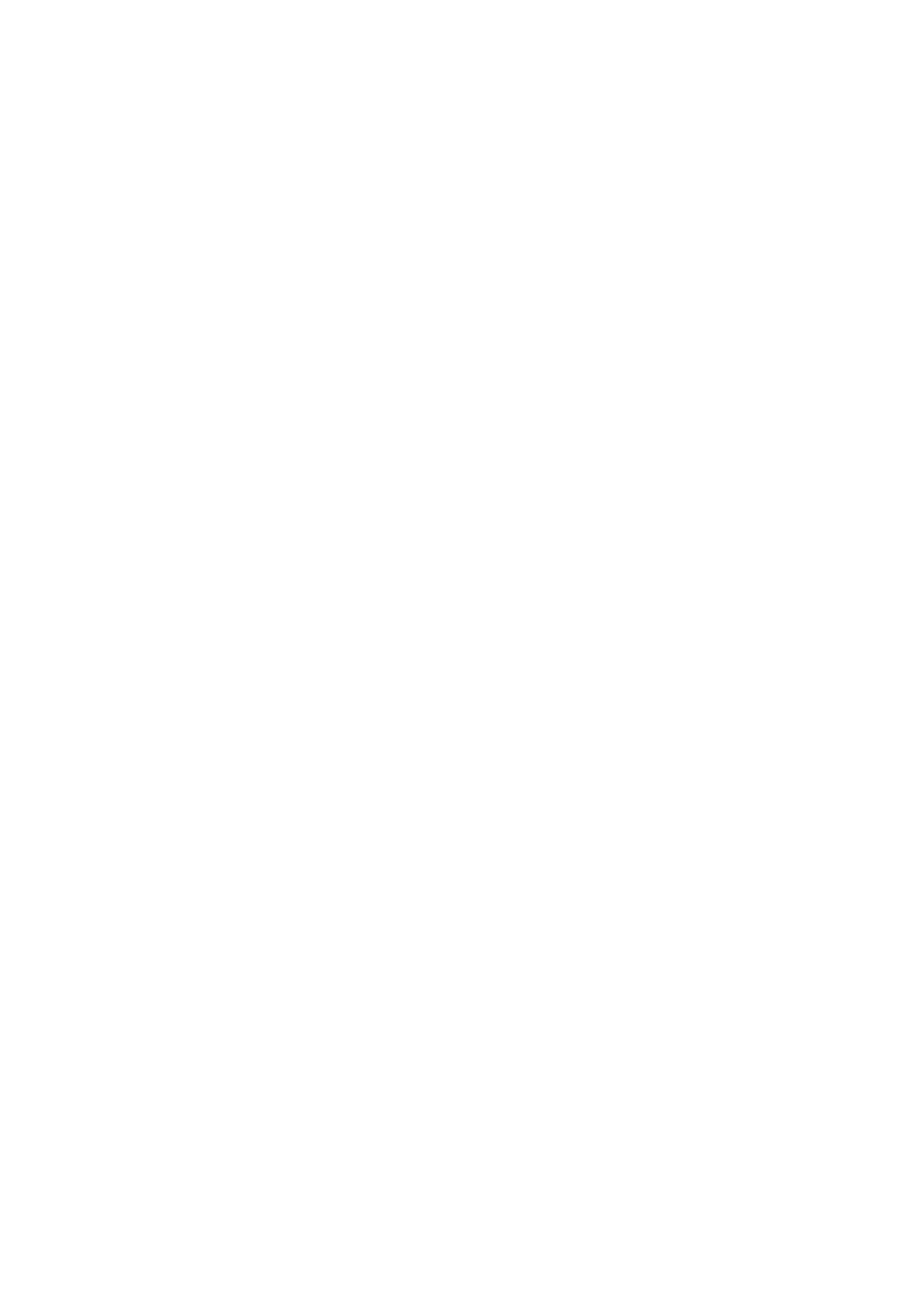## Annex A: Contacts

### **Energy Crops Scheme**

#### *ECS Establishment Grants*

Organic and Energy Crops National Implementation Team RDS North West Electra Way Crewe CW1 6GJ Tel: 01270 754000 Fax: 01270 754275 organic-energy@defra.gsi.gov.uk

See also www.defra.gov.uk/erdp

#### *Producer groups & ECS policy*

Agri-industrial Materials Branch 5A Ergon House Horseferry Road London SW1P 2AL Tel: 020 7238 5317 Fax: 020 7238 6166 industrialcrops@defra.gsi.gov.uk

#### **Community Renewables Initiative Local Support Teams**

#### *Berkshire, Buckinghamshire and Oxfordshire*

TV Energy Ltd Tel: 01635 817420 info@tvenergy.org

#### *Cumbria & Lancashire*

CLAREN Tel: 0845 601 8874 e.bruce@snw.org.uk

#### *East Midlands*

Leicester Energy Agency Tel: 0116 299 5124 office@em-cri.com

#### *Northumberland and Durham*

**RFALL** Tel: 01670 505451 mervynanthony@ccn.org.uk

#### *Surrey, Kent & London Borough of Croydon*

Surrey County Council Tel: 020 8541 9436 reach@surreycc.gov.uk *Cambridgeshire, Norfolk & Suffolk* CRI East Tel: 01908 665555 gareth@greenenergy.org.uk

#### *Devon & Cornwall*

Devon Association for Renewable Energy Tel: 01837 89200 mail@devondare.org

#### *Gloucestershire, South Gloucestershire and Wiltshire* Severn Wye Energy Agency

Tel: 01594 545366 cri@swea.co.uk

#### *Shropshire (including Telford & Wrekin) & Herefordshire* Marches Energy Agency Tel: 01743 246007 info@mea.org.uk

#### *Yorkshire & The Humber*

Yorkshire Renewable Energy Network Tel: 01422 846648 info@yren.org.uk

See also www.countryside.gov.uk/communityrenewables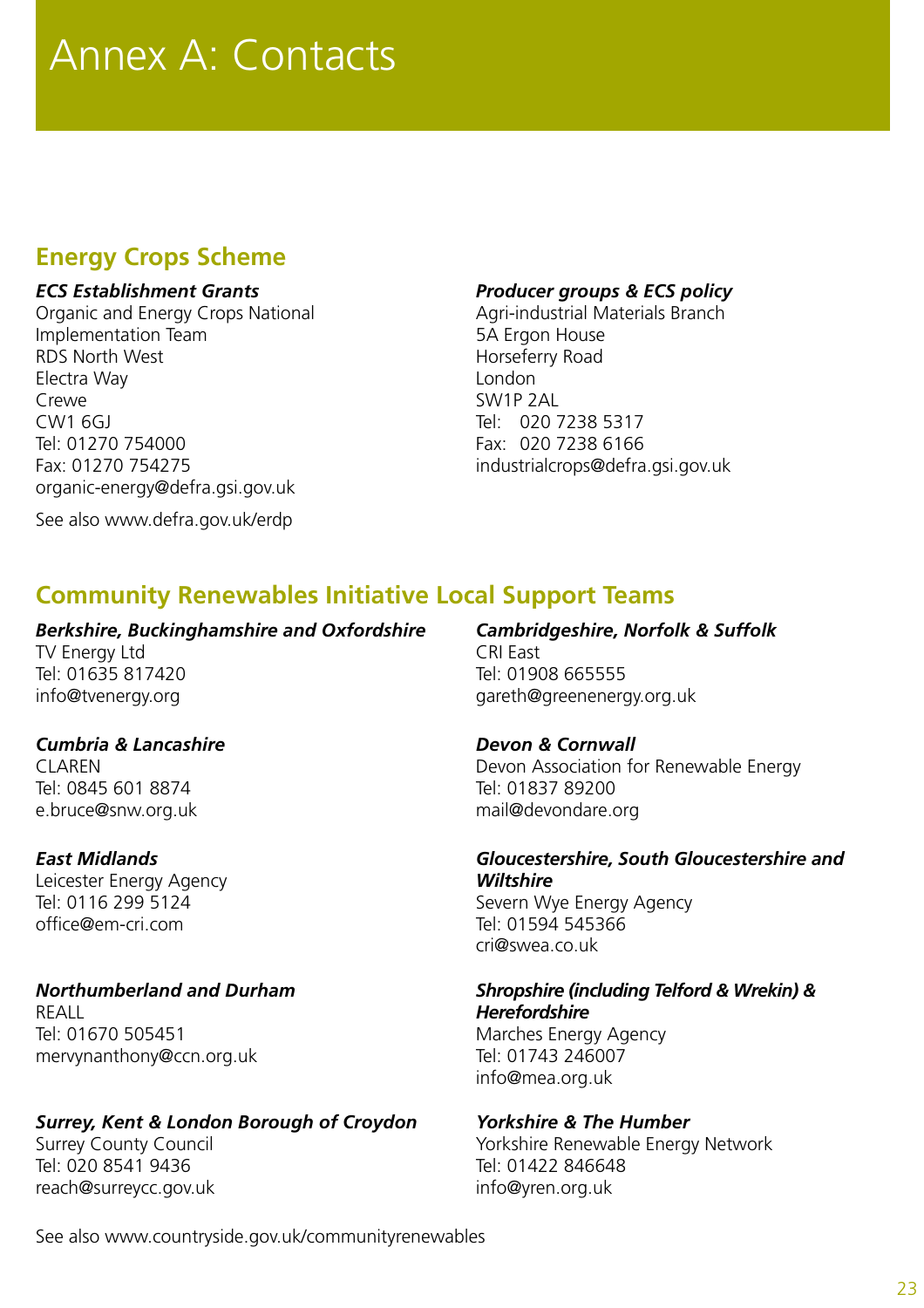#### **England Rural Development Programme**

Energy Crops Scheme – Establishment grants

#### **Forestry Commission**

National Office for England Great Eastern House Tenison Road Cambridge CB1 2DU Tel: 01223 314546 Fax: 01223 460699 fc.nat.off.eng@forestry.gsi.gov.uk www.forestry.gov.uk

#### **Objective 1 areas**

#### *South Yorkshire*

Objective 1 Programme Directorate Silkstone House Pioneer Close Manvers Way Wath upon Dearne Rotherham S63 7JZ Tel: 01709 763600

#### *Merseyside*

Objective 1 Cunard Building Pier head Water Street Liverpool L3 1QB Tel: 0151 224 6300

#### *Cornwall and the Isles of Scilly*

Objective 1 Government Office Mast House Shepherds Wharf 24 Sutton Road Plymouth PL4 0HJ Tel: 01752 635000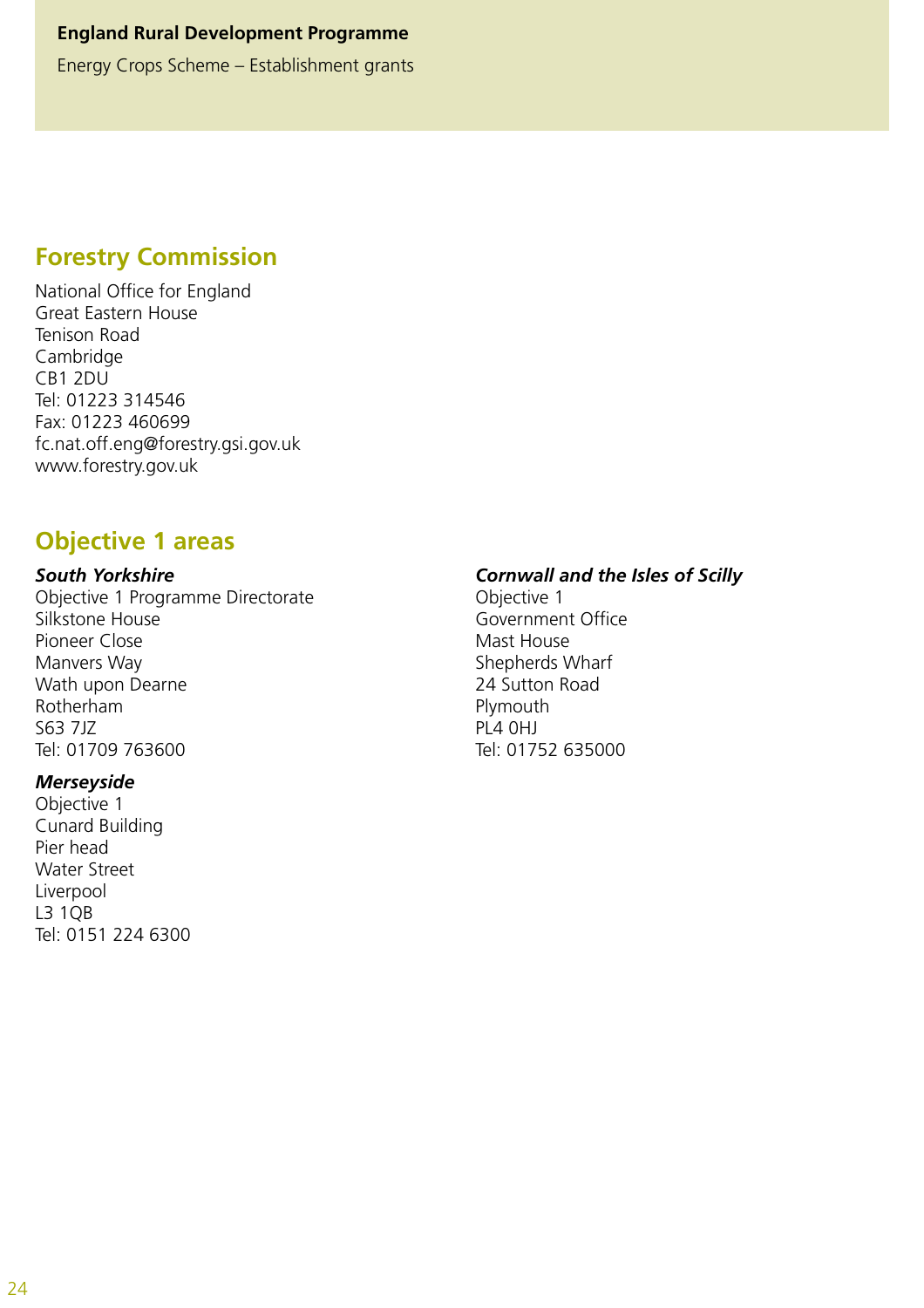#### **England Rural Development Programme**

Energy Crops Scheme – Establishment grants

#### **Industry bodies**

#### *British BioGen*

16 Belgrave Square London SW1X 8PQ Tel: 020 7235 8474 info@britishbiogen.co.uk www.britishbiogen.co.uk

#### *Country Land & Business Association*

Rural Economy Team 16 Belgrave Square London SW1X 8PQ Tel: 020 7235 0511 Fax: 020 7235 4696 mail@cla.org.uk

#### *National Farmers Union*

Non-food Uses and Seeds Adviser Agriculture House 164 Shaftesbury Avenue London WC2H 8HL Tel: 020 7331 7275 Fax: 020 7331 7410 nfu@nfu.org.uk

#### *Forestry and Timber Association*

5 Dublin Street Lane South Edinburgh EH1 3PX Tel: 0131 538 7111 Fax: 0131 538 7222 info@forestryandtimber.org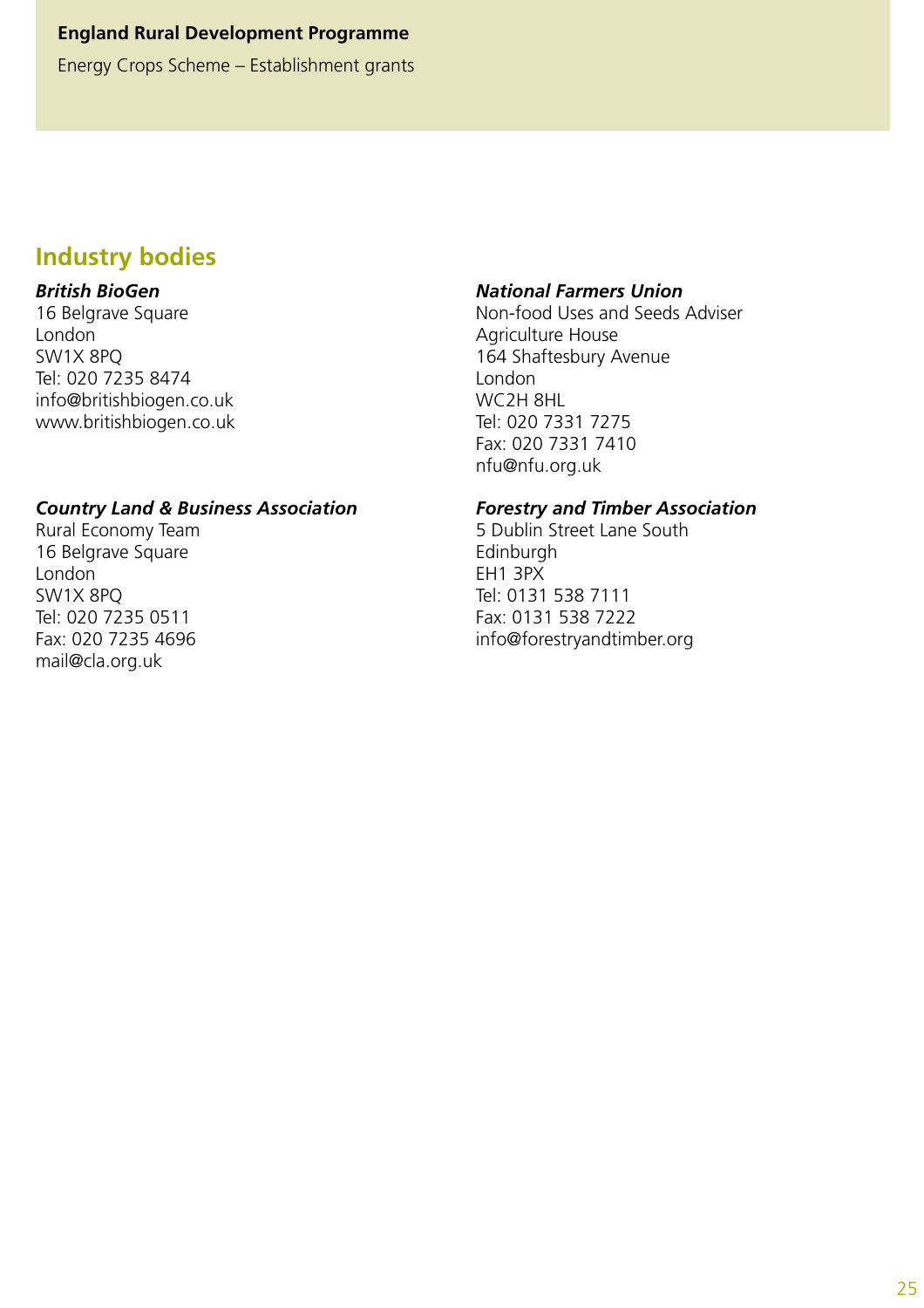You must be able to demonstrate that you have or will have an energy end-use for the crops. This could be a biomass power station or a community energy scheme using heat or combined heat and power (CHP) technology. You can also grow energy crops for your own use, e.g. to heat your home or business.

The end-use(s) must be within a reasonable distance of the crops. Guidelines state that the crops should be within **10 miles of small installations** (net rated thermal input of 4 megawatts or less) and **25 miles of large installations** (net rated thermal input of more than 4 megawatts). However, we are willing to consider representations (from developers) on environmental and economic grounds for greater distances.

For more information on end-use options in your area, contact your Community Renewables Initiative Local Support Team or British BioGen the bio-energy trade association (see Annex A). The RDS office at Crewe can advise on approved end-users.

## **Evidence of end-use**

Suitable evidence of an energy end-use includes:

- a contract with the end-user(s) showing how much fuel they expect to receive from you and for how long;
- a letter of intent from the end-user(s) (see below);
- an agreement to supply a Defra approved supply group/company ('middle man');
- proof that you have access to your own equipment (e.g. receipts, photographs, independent references);
- planning permission to install suitable equipment for own use.

## **Letter of intent**

One form of evidence that you have an energy end-use is a letter of intent from an end-user. The letter should be on the end-user's headed notepaper and should be signed by an authorised signatory (the end-user may be asked to supply a signatory panel for verification). If you have multiple end users, there should be a letter from each one.

The letter should include:

- $\bullet$  the volume and frequency of fuel deliveries they expect from you,
- an estimate of the distance the fuel will have to travel, and
- the dates on which supply is expected to start and end.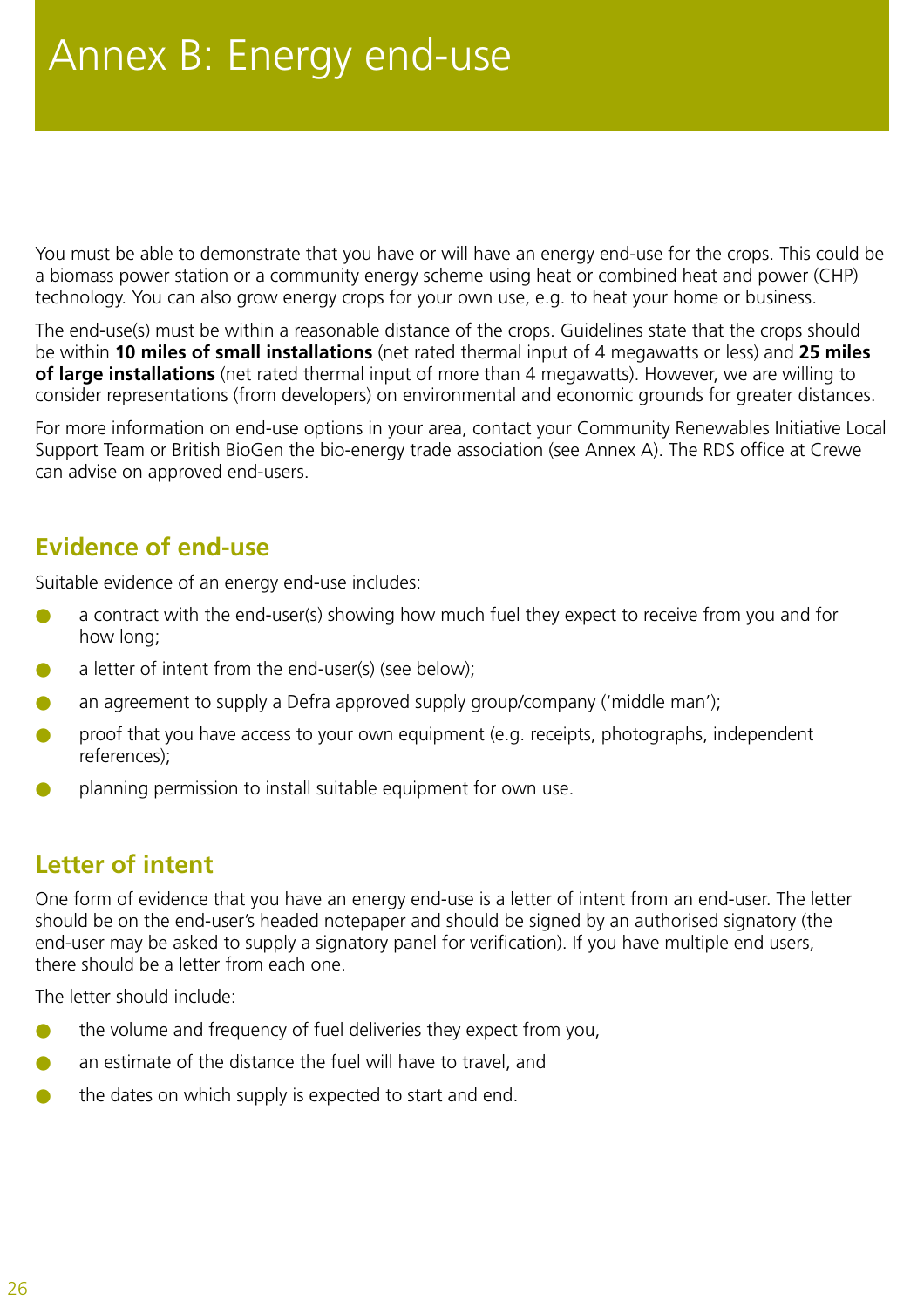The EU Objective 1 areas are Cornwall (including the Isles of Scilly), Merseyside and South Yorkshire, and have different funding arrangements for energy crops. If you plan to grow SRC on agricultural land, you can apply to the ECS as normal. However, if you plan to grow SRC on non-agricultural land or miscanthus, then funding may not be available. See the table below for more details.

|                                                        | <b>Merseyside</b>                           | <b>Cornwall</b>                                              | <b>South Yorkshire</b><br>(Rotherham, Barnsley,<br><b>Doncaster, Sheffield)</b> |
|--------------------------------------------------------|---------------------------------------------|--------------------------------------------------------------|---------------------------------------------------------------------------------|
| SRC on agricultural land <sup>1,2</sup>                | Funding available<br>apply to ECS as normal | Funding available<br>apply to ECS as normal                  | Funding available<br>apply to ECS as normal                                     |
| <b>SRC on non-agricultural land</b>                    | No funding                                  | Funding available<br>apply to Government<br>Office, Plymouth | Funding available<br>apply to Government<br>Office, Leeds                       |
| <b>Miscanthus on agricultural</b><br>land <sup>1</sup> | No funding                                  | Funding available<br>apply to Government<br>Office, Plymouth | No funding                                                                      |
| <b>Miscanthus on</b><br>non-agricultural land          | No funding                                  | Funding available<br>apply to Government<br>Office, Plymouth | No funding                                                                      |

1. Agricultural land includes land used for horticulture, fruit growing, arable cropping, seed growing, dairy farming, livestock breeding and keeping, the use of the land as grazing land, meadow land, osier land, market gardens and nursery grounds.

2. For SRC on agricultural land, only land on which farming takes place on a regular basis is eligible.

Please contact the relevant Objective 1 area office for more information (see Annex A).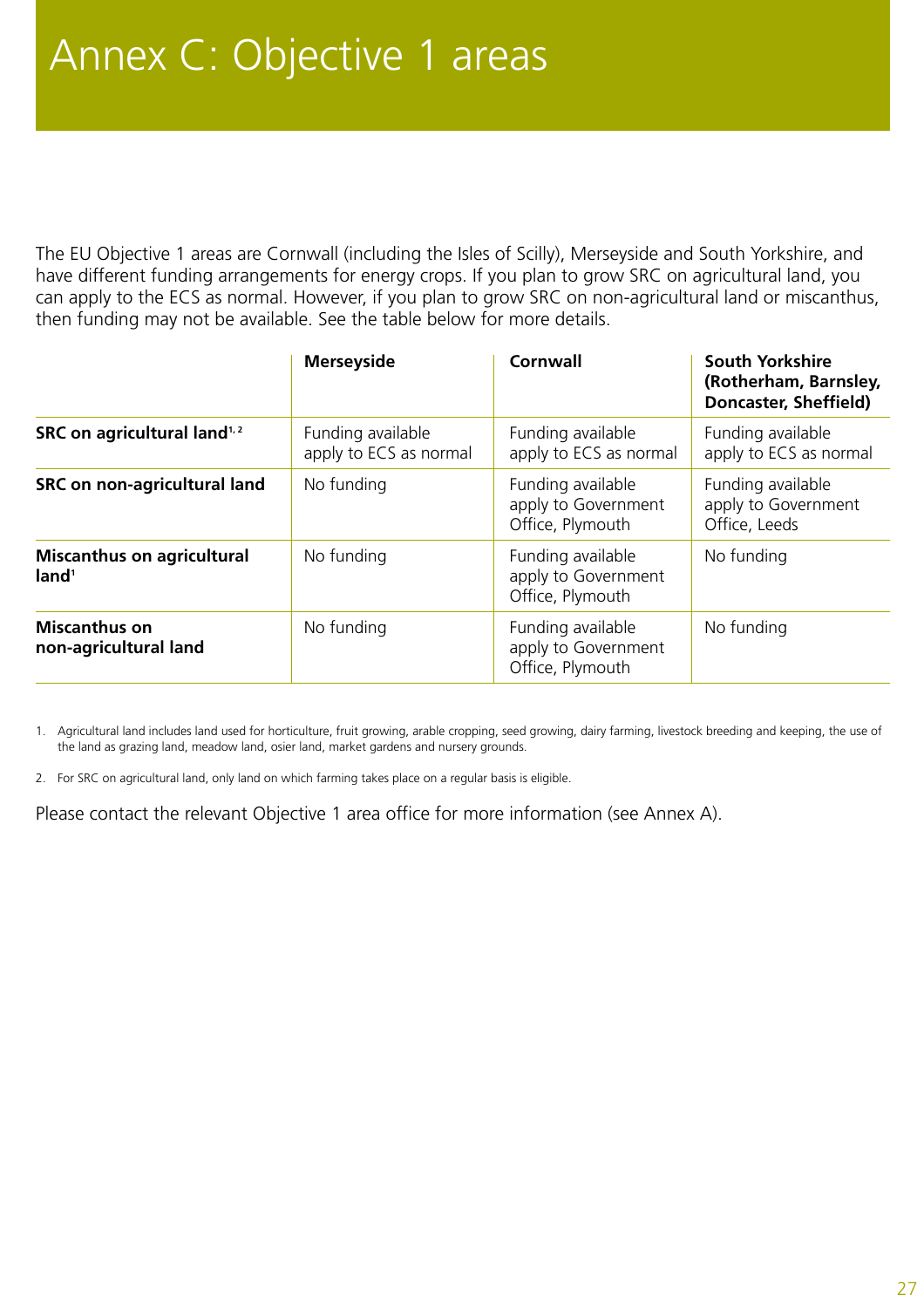If you plan to grow miscanthus, you will need to provide evidence of adequate occupational skill and competence. If you have applied for IACS for at least 5 years then that will be enough evidence, please indicate on the application form that this is the case and we will check your records. If this is not the case, the following may suffice:

#### **Testimonial letter**

This will need to take the form of a declaration from a solicitor, accountant, land agent or someone similarly qualified, confirming that they are content with your levels of occupational skill and competence

#### **First Degrees (or higher)**

Agriculture, Horticulture, Agriculture Business Management or equivalent qualifications

#### **Higher National and Ordinary National Diplomas**

Agriculture, Horticulture, Dairying, Poultry or equivalent qualifications

#### **Scottish or National Vocational Qualifications (S/NVQ) level 4**

Agriculture related subjects

#### **Advanced National Certificates**

Agriculture related subjects

#### **National Certificates**

Agriculture, Horticulture, Fruit with Agriculture, Dairying, Poultry Practice or equivalent qualifications

*The following qualifications are also acceptable when submitted along with some evidence of farm enterprise management such as 2 or more years of IACS forms or a testimonial letter:*

#### **LANTRA Awards short courses:**

Producing Energy Crops from Biomass Growing Energy Crops – Short Rotation Coppicing Growing Energy Crops – Miscanthus

#### **National Proficiency Test Council (NPTC)**

Two test certificates in individual practical competence in Agriculture/Horticulture. 150 hours minimum tuition time required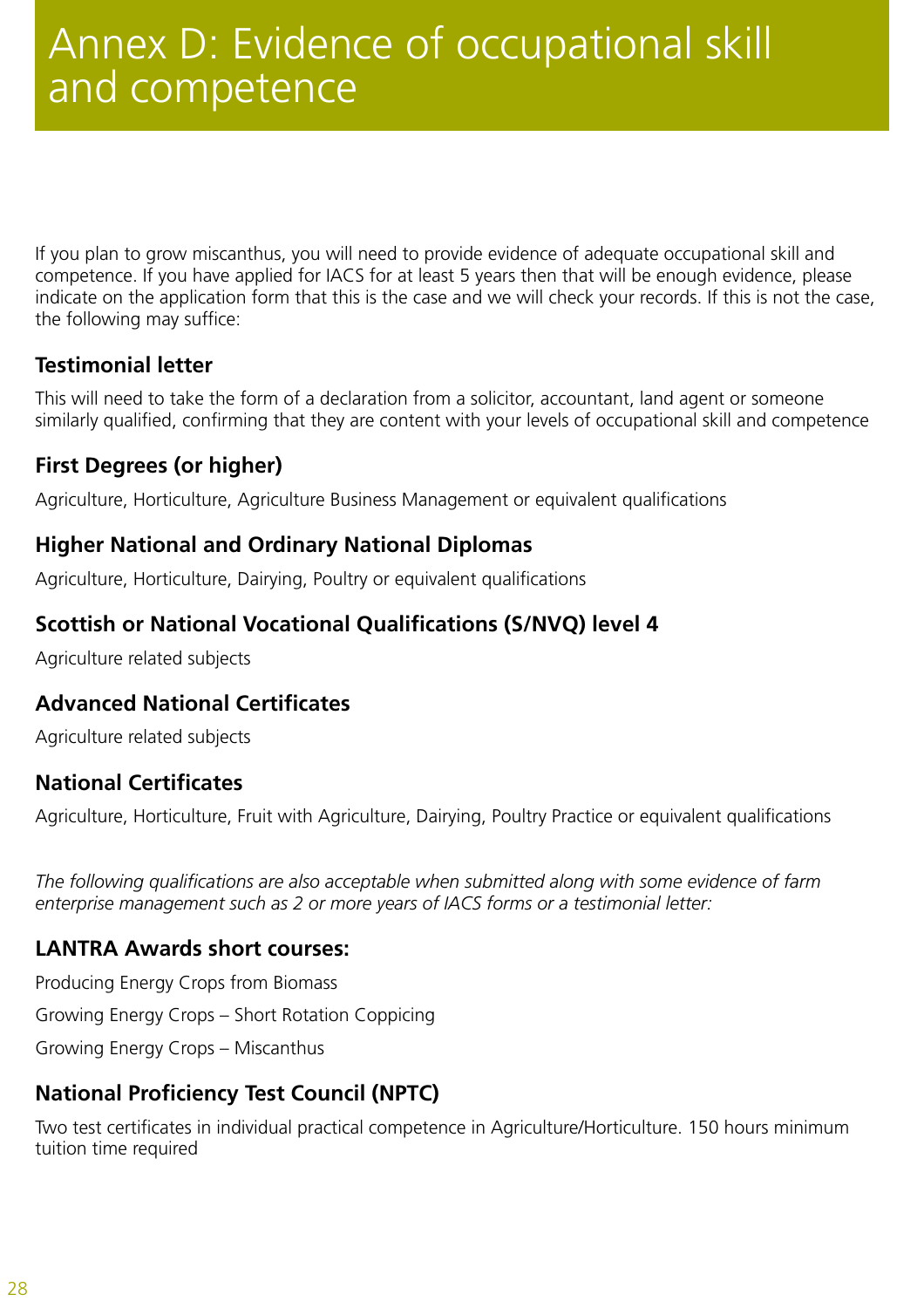#### **England Rural Development Programme**

Energy Crops Scheme – Establishment grants

#### **Scottish or National Vocational Qualifications (S/NVQ) level 2-3**

Agriculture related subjects

#### **City and Guilds of London Institute**

Agriculture, Horticulture, Dairying and Animal Management. 150 hours minimum tuition time required. Parts 2, 3 & 4 are acceptable but not Part 1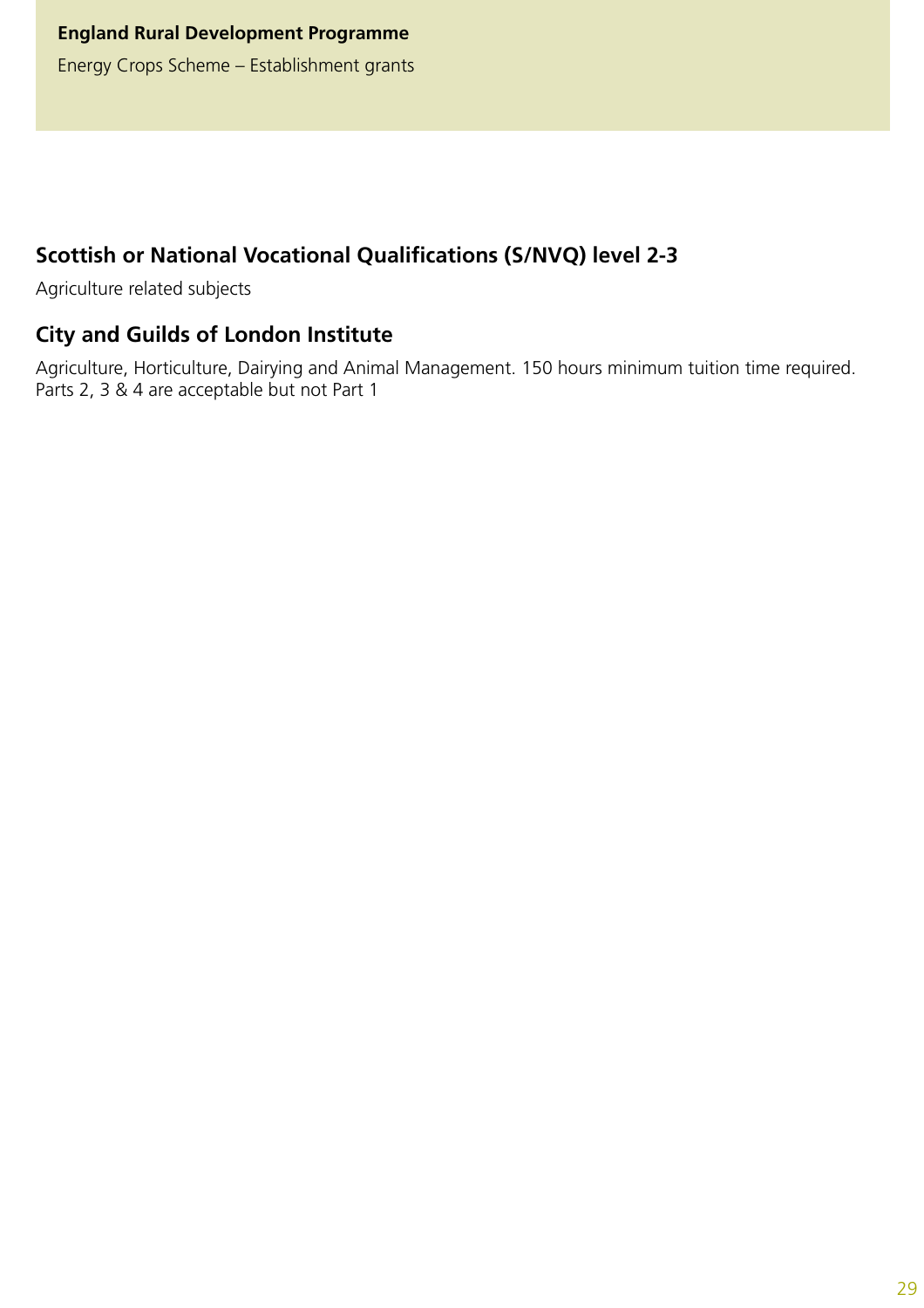## **Short rotation coppice**

Applications for the planting of SRC are subject to the Environmental Impact Assessment (Forestry) (England and Wales) Regulations 1999. These Regulations require anyone carrying out a project involving afforestation above certain thresholds (see below) to obtain consent from the Forestry Commission before work can proceed. Further information can be obtained from the Forestry Commission (see Annex A).

| Land type |                                                                         | <b>Threshold</b> |
|-----------|-------------------------------------------------------------------------|------------------|
|           | National Nature Reserve                                                 | No threshold     |
| $\bullet$ | Site of Special Scientific Interest                                     |                  |
| $\bullet$ | The Broads                                                              |                  |
| $\bullet$ | World Heritage Site                                                     |                  |
| $\bullet$ | <b>Scheduled Ancient Monuments</b>                                      |                  |
| $\bullet$ | Special Areas of Conservation (designated or identified as a candidate) |                  |
| $\bullet$ | The New Forest Heritage Area                                            |                  |
| $\bullet$ | A site classified or proposed as a Special Protection Area              |                  |
| $\bullet$ | <b>National Park</b>                                                    | 2 hectares       |
| $\bullet$ | Area of Outstanding Natural Beauty                                      |                  |
| $\bullet$ | National Scenic Area                                                    |                  |
|           | Other land                                                              | 5 hectares       |

#### **Miscanthus**

Applications for the planting of miscanthus may be subject to the Environmental Impact Assessment (Uncultivated Land and Semi-natural Areas) (England) Regulations 2001. These Regulations require any project to bring uncultivated and semi-natural use into intensive agricultural use to be assessed by Defra for the likelihood of significant environmental effects. Further information can be obtained from the EIA Unit, Rural Development Service, Coley Park, Reading, RG1 6DT or www.defra.gov.uk/eia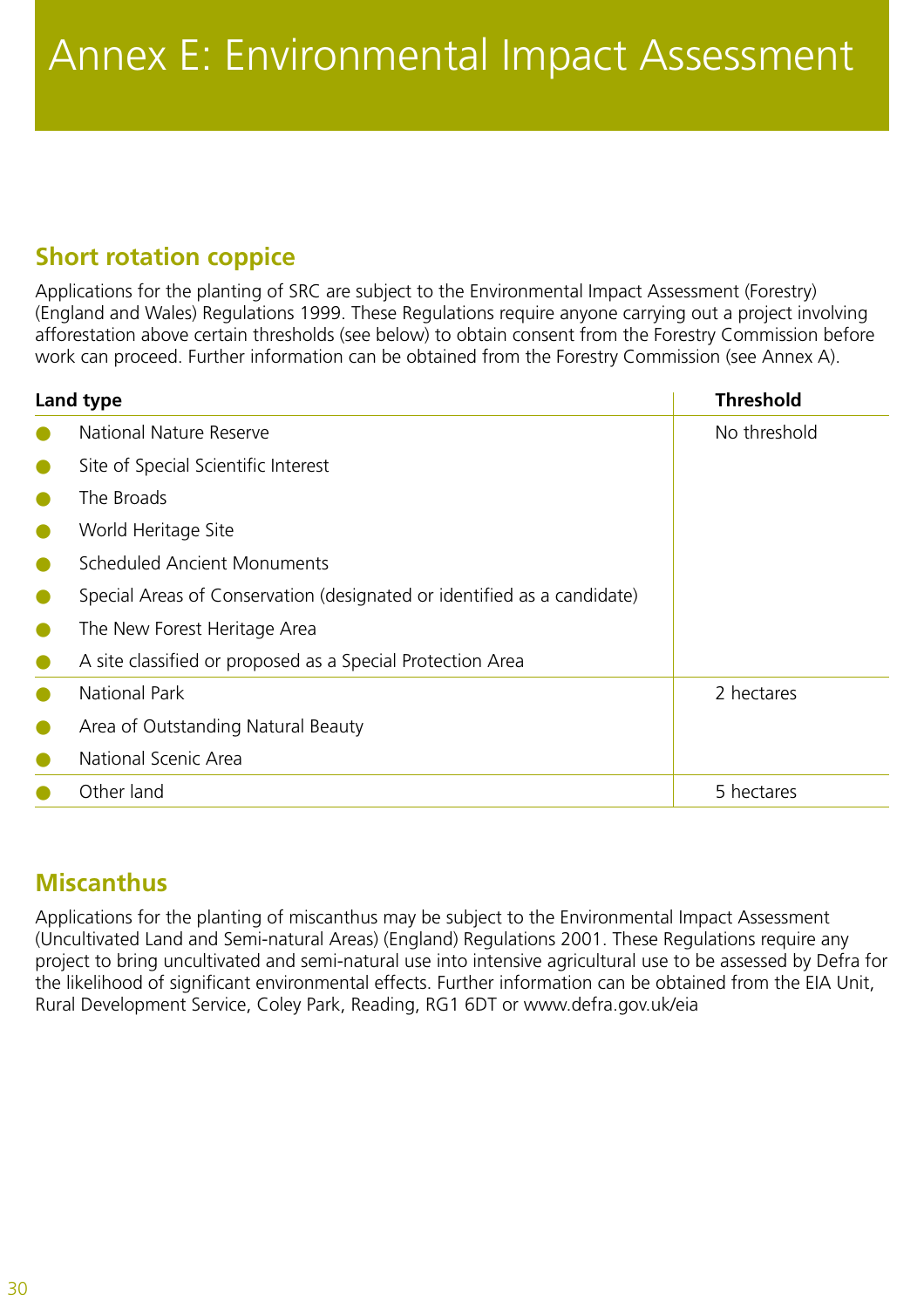You must comply with the appropriate requirements of the following legislation:

- Forestry Act 1967
- Ancient Monuments and Archaeological Areas Act 1979
- **•** Wildlife and Countryside Act 1981
- Part III of the Food and Environment Protection Act 1985
- Control of Pesticides Regulations 1986
- Heather and Grass etc. (Burning) Regulations 1986
- Water Resources Act 1991
- Control of Pollution (Silage, Slurry and Agricultural Fuel Oil) Regulations 1991 (as amended 1997)
- Clean Air Act 1993
- Crops Residues (Burning) Regulations 1993
- Conservation (Natural Habitats etc.) Regulations 1994
- Ancient Monuments (Class Consents) Order 1994
- Plant Protection Products Regulations 1995
- **•** Hedgerow Regulations 1997
- Groundwater Regulations 1998
- Action Programme for Nitrate Vulnerable Zones (England and Wales) Regulations 1998
- Countryside and Rights of Way Act 2000.

Visit www.hmso.gov.uk/legislation/about\_legislation.htm to see how to obtain copies of this legislation.

You are encouraged to follow Defra's:

| $\bullet$ | Code of Good Agricultural Practice for the Protection of Soil  | (PB0617) |
|-----------|----------------------------------------------------------------|----------|
| $\bullet$ | Code of Good Agricultural Practice for the Protection of Water | (PB0587) |
| $\bullet$ | Code of Good Agricultural Practice for the Protection of Air   | (PB0618) |
|           |                                                                |          |

The Codes are available free from Defra Publications, Admail 6000, London, SW1A 2XX. Tel: 08459 556000 (calls charged at local rate).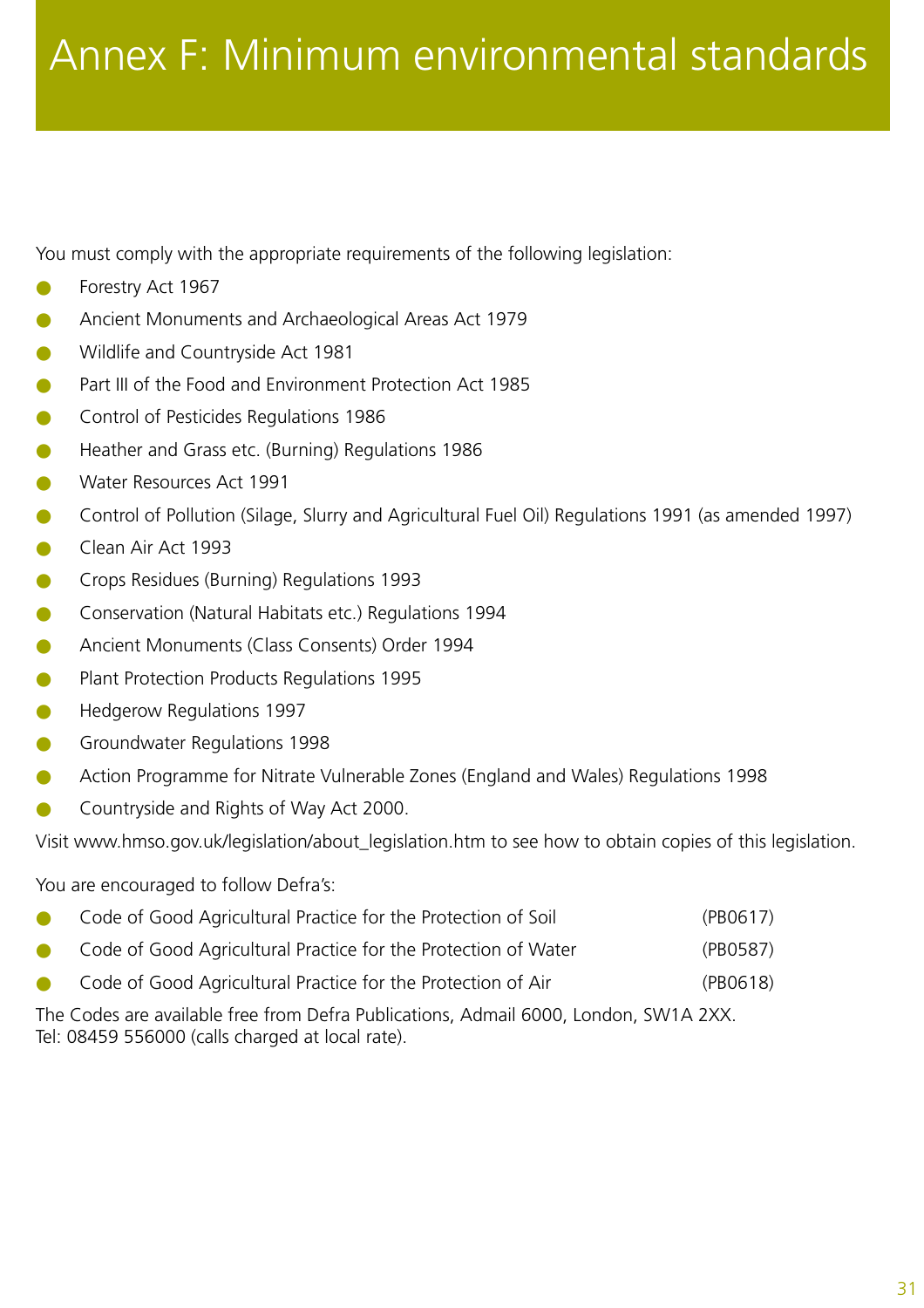#### **Agreement**

A binding agreement with Defra to comply with Scheme requirements and rules for five years.

#### **Application**

An application for grant made in accordance with the Scheme rules.

#### **Biomass**

Fuel used in a generating station of which at least 98% of the energy content is derived from plant or animal matter or substances derived directly or indirectly therefrom. Includes agricultural, forestry or wood wastes or residues, sewage and energy crops (provided that such plant or animal matter is not derived directly or indirectly from fossil fuel).

#### **Breach (of agreement)**

Not abiding by the conditions of an agreement or the Scheme rules, or making a false or misleading declaration.

#### **Common land**

The term "common land" derives from the fact that certain people held rights of common over the land. The different types of rights of common signified different entitlements to the product of the soil of the common. Common land is defined in Section 22 of the Commons Registration Act 1965 as (a) land subject to rights of common (as defined in this Act) whether those rights are exercisable at all times or only during limited periods; (b) waste land of a manor not subject to rights of common. It does not include a town or village green or any land which forms part of a highway but otherwise, "land" does include land covered with water.

#### **Defra**

Department for Environment, Food and Rural Affairs.

#### **ECS**

Energy Crops Scheme.

#### **Environmental Impact Assessment (EIA)**

The formal procedure whereby a designated 'competent authority' determines the likelihood of significant environmental impact of a proposal. There may be a requirement for the proposer to provide supporting information, contained in an Environmental Statement, before the competent authority comes to a final decision.

#### **ERDP**

England Rural Development Programme. Sets out how we are using the Rural Development Regulation in England. It provides a framework for the operation of ten schemes which aim to protect the environment and support the rural economy and communities.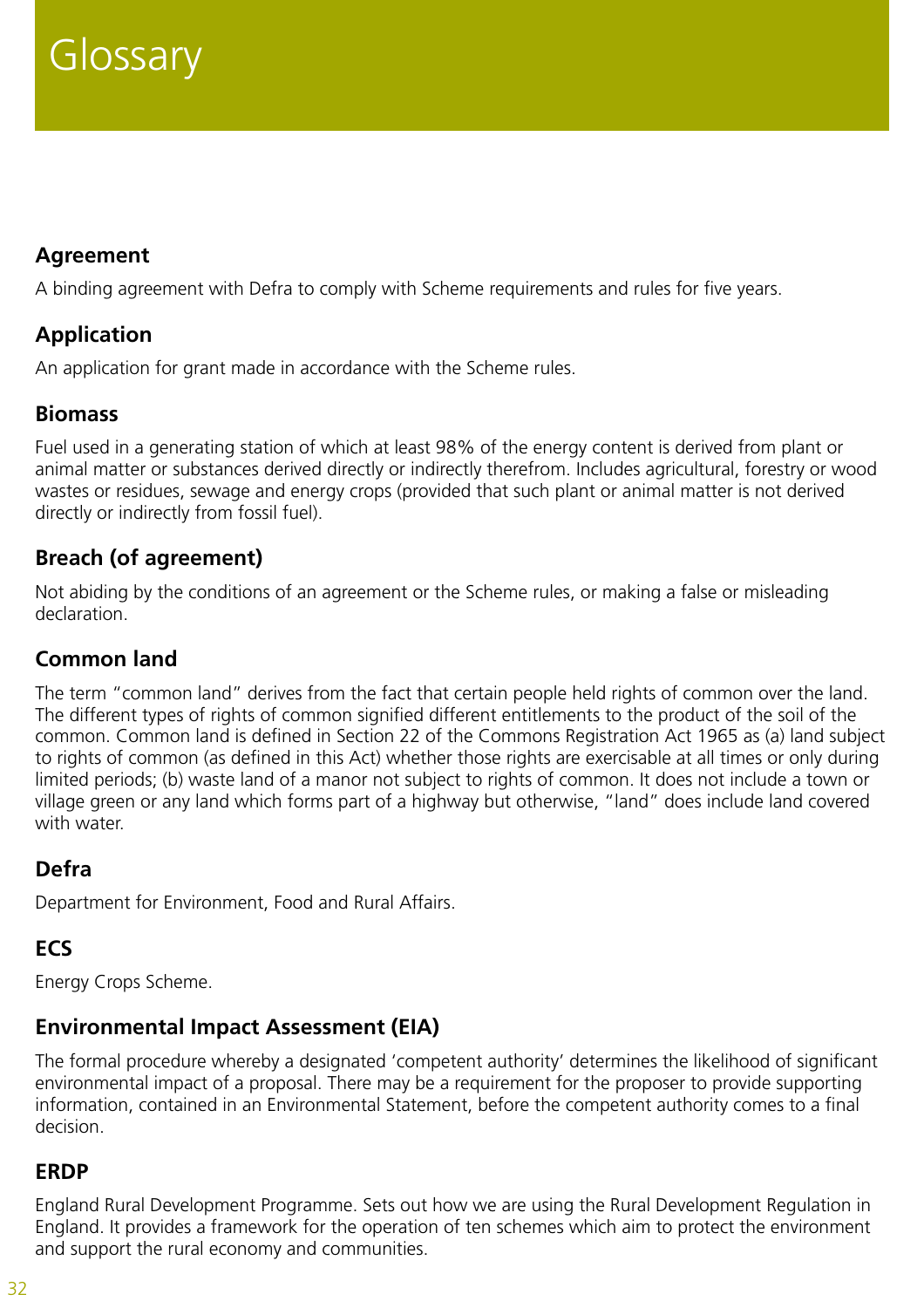#### **England Rural Development Programme**

Energy Crops Scheme – Establishment grants

#### **EU**

European Union.

#### **Holding**

All the production units managed by a producer situated within the same Member State's territory.

#### **IACS**

Integrated Administration and Control System. A system of control to combat fraud in arable and livestock schemes.

#### **Miscanthus**

Woody, perennial, rhizomatous grasses, originating from Asia. Once established the crop can be harvested annually for at least 15 years.

#### **Owner**

The overall owner of the land as freeholder who may be the landlord or the person who gives you permission to use the land or buildings.

#### **Rural Development Regulation**

Council Regulation (EC) No. 1257/1999.

#### **RDS**

Defra's Rural Development Service.

#### **SRC**

Short rotation coppice: densely planted, high-yielding varieties of either willow or poplar, harvested on a 2–5 year cycle for up to 30 years.

#### **Tenant**

A person whose right of occupation derives from:

- a) An agreement which has effect under Section 2 of the Agricultural Holdings Act 1986 as an agreement for the letting of land on a tenancy from year to year;
- b) A tenancy agreement falling within Section 1 of the Agricultural Tenancies Act 1995; or
- c) A contract for a tenancy for a fixed term of years.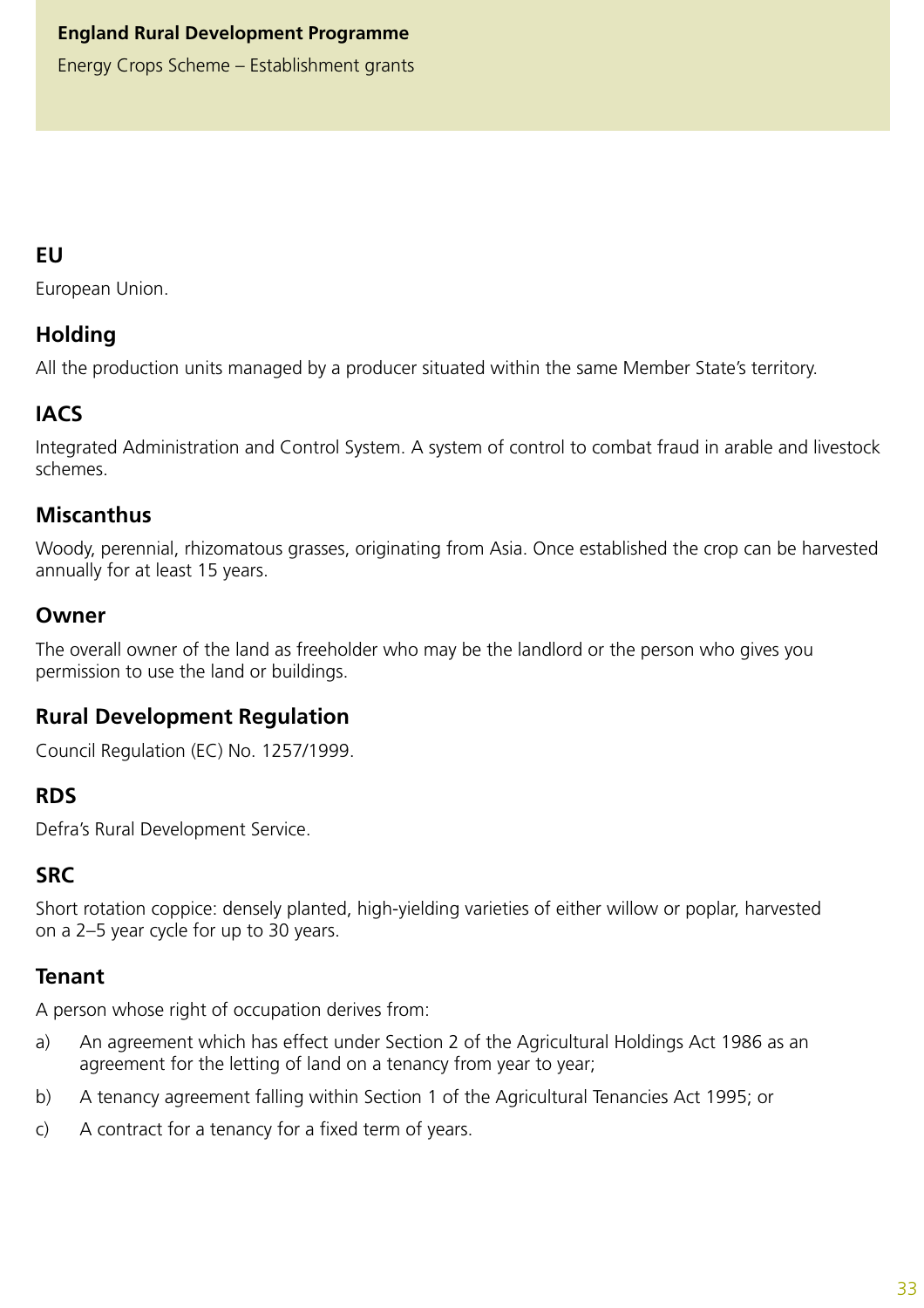#### **England Rural Development Programme**

Energy Crops Scheme – Establishment grants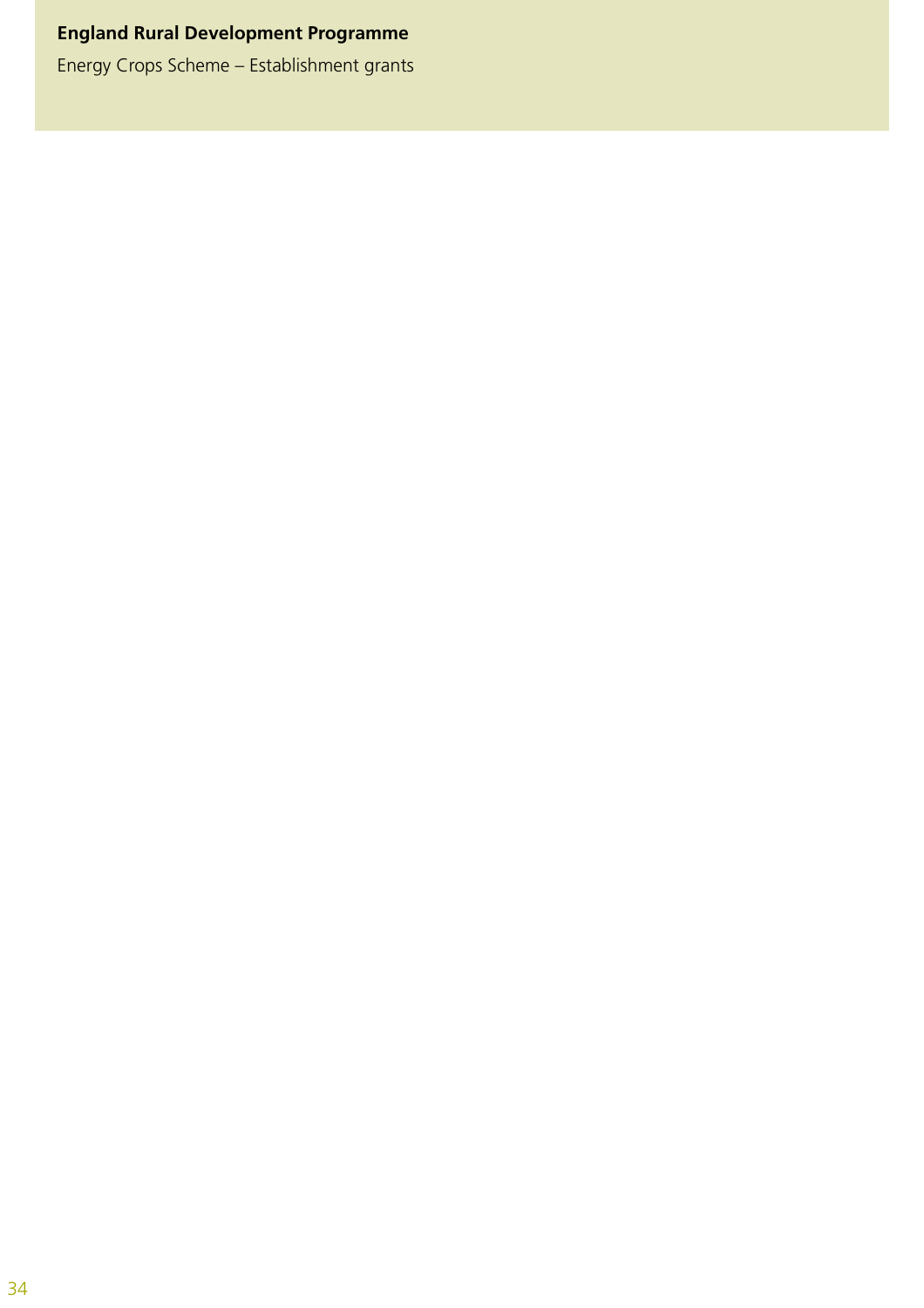## What to do next

- Carefully read the information in this guide and the application pack (available from the RDS office at Crewe) to decide if energy crops are right for you.
- Check if there is an energy end-user in your area or consider own use. Ensure that you can provide evidence of your end-use (Annex B).
- Check that you and your land are eligible and that you can meet the Scheme conditions (Sections 2 & 5).
- Check that your application will not conflict with any other grant scheme in which you are or will be participating (page 11).
- Consult others who may have an interest in your land and request necessary consents.
- Consider whether you have or can learn the necessary skills to grow energy crops? Decide whether to go it alone, use contractors or join a producer group.
- Check planting material supplies.
- $\bullet$  Fill in the application form(s) and attach:
	- detailed map
	- evidence of an end-use
	- appropriate consents
	- any specific information required (page 14).
- Send to the RDS office at Crewe (no later than 31 December for planting the following spring).